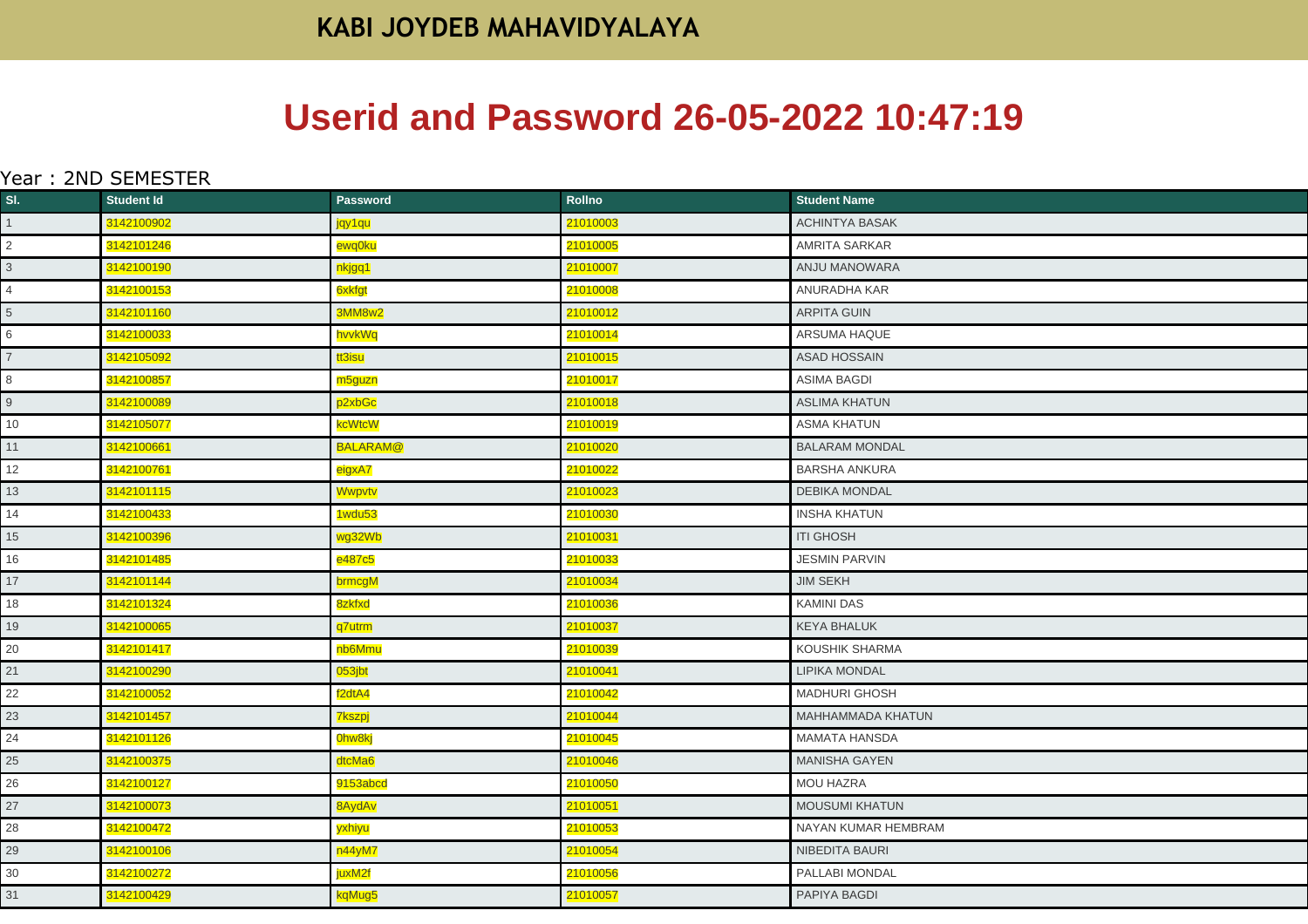| 32 | 3142101513 | <b>7qdMie</b>       | 21010058 | PIU PAL                |
|----|------------|---------------------|----------|------------------------|
| 33 | 3142105134 | gcmwtd              | 21010059 | PRADIP GHOSH           |
| 34 | 3142100962 | 0081dA              | 21010061 | PURNIMA MARDI          |
| 35 | 3142100046 | aakrqm              | 21010062 | RAJESH SAHA            |
| 36 | 3142107014 | hdth7z              | 21010064 | RAKHI JHA              |
| 37 | 3142107016 | Rijiya5595@         | 21010065 | <b>RIJIYA PARVIN</b>   |
| 38 | 3142100136 | w5M1e7              | 21010066 | <b>RIYA MAL</b>        |
| 39 | 3142100665 | bnnAhA              | 21010068 | <b>SADHAN SARKAR</b>   |
| 40 | 3142100451 | bchi4d              | 21010070 | <b>SANCHITA BAGDI</b>  |
| 41 | 3142100361 | 5g7acv              | 21010074 | SATALAXMI GARAI        |
| 42 | 3142101227 | Smh123456@          | 21010075 | SAYED MOSTAFIJUL HAQUE |
| 43 | 3142100862 | fqtx0z              | 21010076 | <b>SHRABANI METE</b>   |
| 44 | 3142100455 | asssip              | 21010077 | SHRABANI GANGULY       |
| 45 | 3142100419 | cw37ne              | 21010078 | <b>SHRABONI GARAIN</b> |
| 46 | 3142101572 | jbw3Gc              | 21010079 | <b>SIMA DATTA</b>      |
| 47 | 3142100006 | Anowar              | 21010080 | <b>SK ANOWAR</b>       |
| 48 | 3142100024 | 298ncp              | 21010081 | <b>SK ASADULLA</b>     |
| 49 | 3142100813 | xxf344              | 21010083 | SK NASIMUDDIN          |
| 50 | 3142100682 | tsyzpd              | 21010084 | <b>SK SAHENUR</b>      |
| 51 | 3142105149 | ir <sub>2</sub> p0W | 21010085 | <b>SK SALAUDDIN</b>    |
| 52 | 3142101438 | 8v6ip5              | 21010086 | <b>SK TUHIN</b>        |
| 53 | 3142100421 | 9c1dAd              | 21010088 | <b>SOMA GHOSH</b>      |
| 54 | 3142100193 | ibuv45              | 21010089 | SOURAV GHOSH           |
| 55 | 3142100908 | ftc9g6              | 21010090 | SOURAV JAR             |
| 56 | 3142105113 | 7908333268          | 21010091 | SUBHASHISH SARKAR      |
| 57 | 3142100094 | a7ejiA              | 21010093 | SUDIPTA GOSWAMI        |
| 58 | 3142100518 | Anisa@2051          | 21010096 | SUMAIYA KHATUN         |
| 59 | 3142101282 | 54bu7s              | 21010099 | <b>SUMANA MONDAL</b>   |
| 60 | 3142100315 | Sukanya             | 21010100 | <b>SUMANTA HALDER</b>  |
| 61 | 3142101041 | 8167858522          | 21010101 | <b>SUPRIYO OJHA</b>    |
| 62 | 3142100929 | n8qiw7              | 21010102 | SUSMITA CHOWDHURY      |
| 63 | 3142100150 | rseus4              | 21010103 | SUTAPA BHANDARI        |
| 64 | 3142100218 | ax6jks              | 21010104 | SYED ABDUL AZIM        |
| 65 | 3142101323 | eGxxfd              | 21010105 | <b>TANIA PARVIN</b>    |
| 66 | 3142100688 | tanjin09            | 21010106 | <b>TANJIN AFRIN</b>    |
| 67 | 3142101368 | brkj5m              | 21010108 | TANUSHREE DUTTA        |
| 68 | 3142100117 | M3W9r1              | 21010109 | <b>TANUSHREE PAL</b>   |
| 69 | 3142101493 | Andeqw              | 21010111 | <b>TITLI BAKSI</b>     |
| 70 | 3142101570 | qc3rkn              | 21010112 | <b>TITLI GHOSH</b>     |
| 71 | 3142101311 | triptilaha          | 21010114 | <b>TRIPTI LAHA</b>     |
| 72 | 3142100466 | t7whgh              | 21010115 | UMME RUMAN KHATUN      |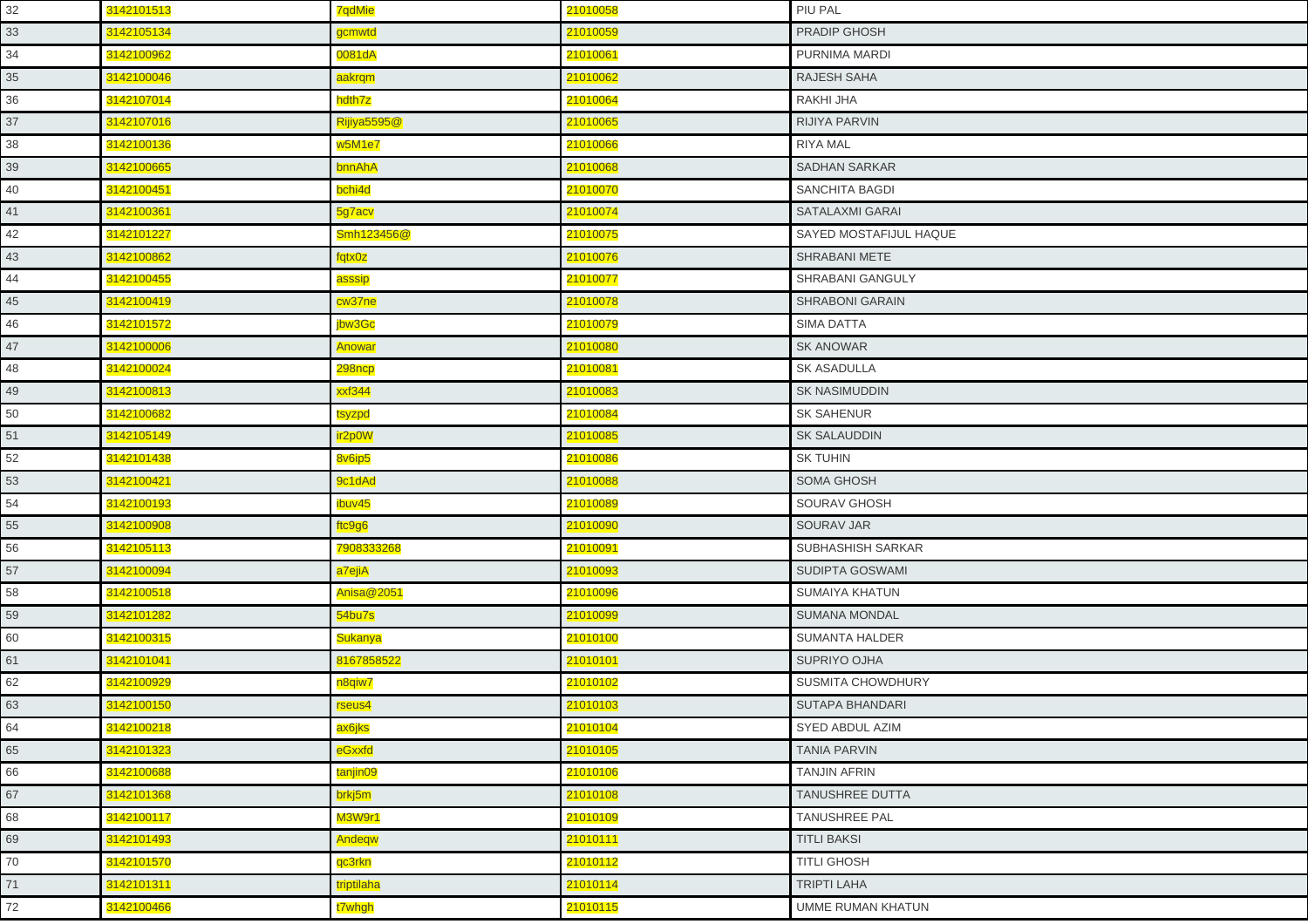| 73  | 3142122017 | ge8iwv        | 21010116 | ARGHA GUIN             |
|-----|------------|---------------|----------|------------------------|
| 74  | 3142122006 | G4er36        | 21010118 | <b>FARHA KHATUN</b>    |
| 75  | 3142122003 | j5qbmA        | 21010120 | <b>MD RABIUL ISLAM</b> |
| 76  | 3142122002 | Waxusi        | 21010121 | <b>MOBIA KHATUN</b>    |
| 77  | 3142122015 | <b>MGxdzv</b> | 21010123 | <b>PALLABI SARKAR</b>  |
| 78  | 3142122016 | W09qe4        | 21010124 | <b>SHA HOSSAIN</b>     |
| 79  | 3142122013 | 64gbcy        | 21010129 | <b>SUFIA KHATUN</b>    |
| 80  | 3142122009 | pw0pa8        | 21010130 | <b>WAHIDA PARVIN</b>   |
| 81  | 3142100963 | u4xrid        | 21040001 | ABDULLA MALLICK        |
| 82  | 3142101021 | <b>00Mddh</b> | 21040002 | ABDUR RAHAMAN          |
| 83  | 3142101061 | z5wyjp        | 21040003 | <b>ABHIJIT GARAIN</b>  |
| 84  | 3142101455 | Gcqg2z        | 21040004 | <b>ABHIJIT GHOSH</b>   |
| 85  | 3142101146 | 6s3ymw        | 21040005 | <b>ABHIJIT KORA</b>    |
| 86  | 3142100138 | im3x21        | 21040006 | <b>ABIDA KHATUN</b>    |
| 87  | 3142100160 | Abida@2003    | 21040007 | <b>ABIDA KHATUN</b>    |
| 88  | 3142100653 | d1gum5        | 21040008 | ABIDA SULTANA          |
| 89  | 3142100974 | bcc9v6        | 21040009 | ABIDA SULTANA          |
| 90  | 3142100049 | As123456@     | 21040010 | ABIDA SULTANA          |
| 91  | 3142101128 | u5GG4s        | 21040011 | ABIDA SULTANA MONDAL   |
| 92  | 3142100816 | Adhir@123     | 21040012 | <b>ADHIR METE</b>      |
| 93  | 3142100970 | Ghvfim        | 21040014 | <b>AFSANA KHATUN</b>   |
| 94  | 3142100732 | g67wtM        | 21040015 | AJHAR MEHEMUD MALLICK  |
| 95  | 3142100120 | Ajij12345kjm  | 21040016 | <b>AJIJ MONDAL</b>     |
| 96  | 3142100330 | tWbuWc        | 21040017 | AJIJA KHATUN           |
| 97  | 3142101442 | mg410g        | 21040018 | <b>AJMIRA KHATUN</b>   |
| 98  | 3142105008 | ch2kwq        | 21040019 | AJMIRA KHATUN          |
| 99  | 3142100836 | Ajoy2002      | 21040020 | <b>AJOY BAURI</b>      |
| 100 | 3142105037 | 6q1amt        | 21040022 | <b>AKASH MONDAL</b>    |
| 101 | 3142100610 | 7Gj5h0        | 21040023 | AKRAM ALI              |
| 102 | 3142100515 | W3zmaj        | 21040024 | <b>ALIFA KHATUN</b>    |
| 103 | 3142100592 | 1Webgz        | 21040025 | <b>AMAR BARMAN</b>     |
| 104 | 3142100750 | 4tqk19        | 21040026 | <b>AMAR PAL</b>        |
| 105 | 3142101578 | e9x05s        | 21040027 | <b>AMINA KHATUN</b>    |
| 106 | 3142100863 | 7Ave5k        | 21040028 | AMINA KHATUN           |
| 107 | 3142100345 | 814nn5        | 21040030 | <b>AMIT GHARUI</b>     |
| 108 | 3142100457 | ananda7047    | 21040032 | ANANDA SOREN           |
| 109 | 3142101177 | 72Aumh        | 21040033 | <b>ANANYA PAL</b>      |
| 110 | 3142105024 | e1h3eW        | 21040035 | ANISHA KHATUN          |
| 111 | 3142100772 | r5xGvx        | 21040037 | ANIT METE              |
| 112 | 3142100774 | z174sh        | 21040038 | <b>ANJU KHATUN</b>     |
| 113 | 3142105021 | x39rsq        | 21040039 | ANJUMA KHATUN          |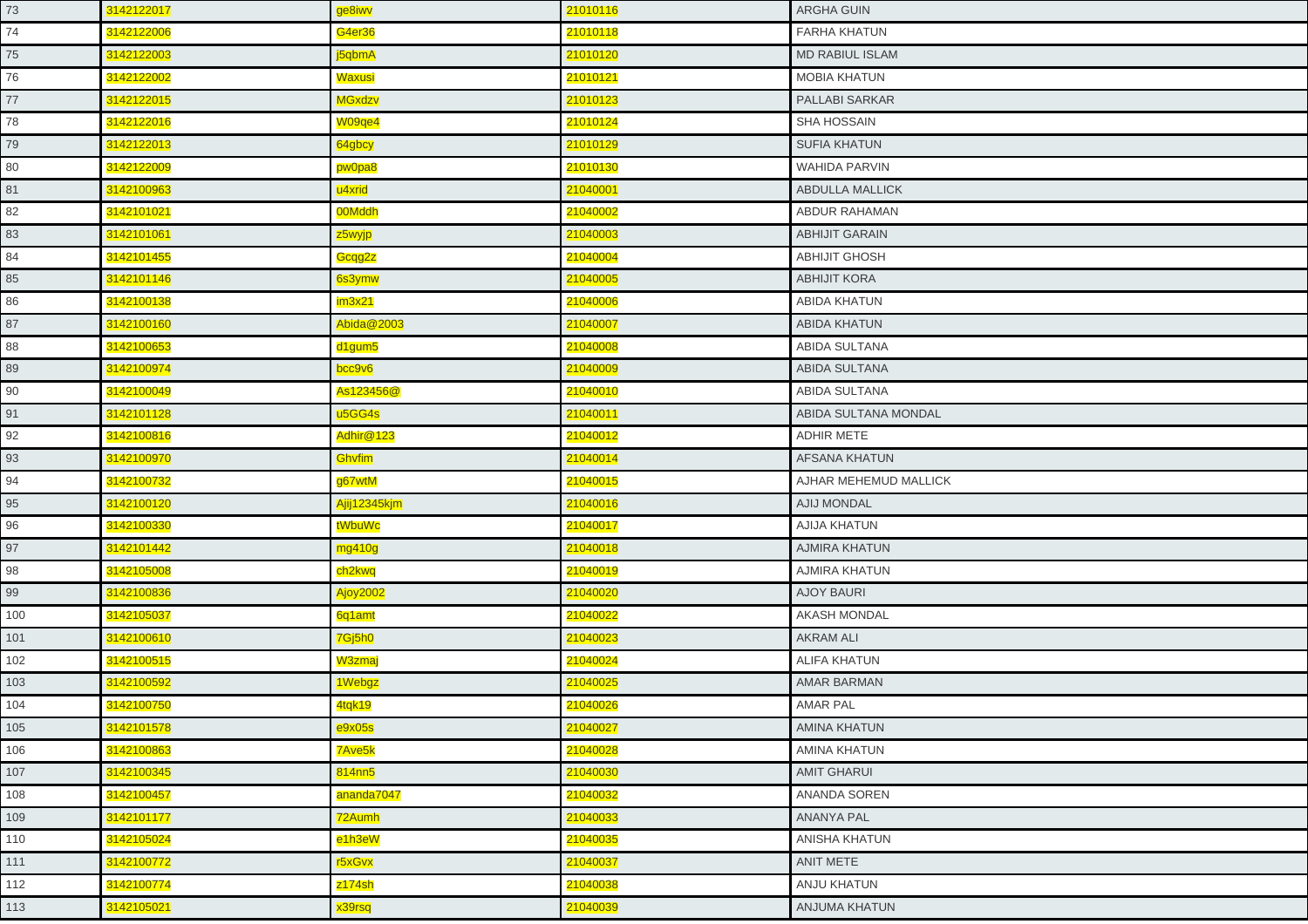| 114 | 3142100060 | k3xb9f              | 21040040 | ANKITA MUKHERJEE          |
|-----|------------|---------------------|----------|---------------------------|
| 115 | 3142105109 | 7iGj3W              | 21040041 | ANOWARUL ISLAM            |
| 116 | 3142105048 | a4b7A0              | 21040042 | ANSARUL HOQUE             |
| 117 | 3142100158 | 9153abcd            | 21040043 | <b>ANSUMA KHATUN</b>      |
| 118 | 3142101211 | g9G2ip              | 21040044 | ANSURA KHATUN             |
| 119 | 3142101395 | <b>b0ekae</b>       | 21040045 | ANTARA METE               |
| 120 | 3142105154 | qjrhac              | 21040046 | ANURADHA GHOSH            |
| 121 | 3142100263 | Hansra123##         | 21040048 | ANUSUYA GHOSH             |
| 122 | 3142100355 | qGwd5M              | 21040049 | APURBA DHIBAR             |
| 123 | 3142105160 | Apurba@2002         | 21040050 | APURBA MONDAL             |
| 124 | 3142101046 | 6h1ps0              | 21040051 | ARBAAZ KHADIM             |
| 125 | 3142105076 | vct3i8              | 21040055 | ARPAN ROY BHUINA          |
| 126 | 3142105085 | n1gdz2              | 21040058 | ARPITA MAJUMDAR           |
| 127 | 3142100683 | xsyuGv              | 21040059 | <b>ARSINA KHATUN</b>      |
| 128 | 3142100036 | 6hAw79              | 21040060 | ARUNA DHARA               |
| 129 | 3142100103 | 1jksp0              | 21040061 | <b>ARUP SARKAR</b>        |
| 130 | 3142100022 | imA8t0              | 21040063 | ASHA BAGDI                |
| 131 | 3142100672 | 6e6xGM              | 21040064 | <b>ASHA MALLIK</b>        |
| 132 | 3142100666 | 3mt1mW              | 21040065 | <b>ASHA PATAR</b>         |
| 133 | 3142100480 | iMmi21              | 21040066 | <b>ASHIK ILAHI MONDAL</b> |
| 134 | 3142100441 | jGggy4              | 21040068 | <b>ASHIQUE ANSARI</b>     |
| 135 | 3142105066 | 05arqv              | 21040069 | <b>ASHOK BAGDI</b>        |
| 136 | 3142101255 | Asia@2004           | 21040070 | <b>ASIA KHATUN</b>        |
| 137 | 3142100828 | <mark>asiya1</mark> | 21040071 | <b>ASIYA KHATUN</b>       |
| 138 | 3142100522 | eyaaeW              | 21040072 | <b>ASLIMA KHATUN</b>      |
| 139 | 3142101267 | i38u6u              | 21040073 | <b>ASMA KHATUN</b>        |
| 140 | 3142100475 | q836uj              | 21040074 | <b>ASMA KHATUN</b>        |
| 141 | 3142100446 | 9153abcd            | 21040075 | <b>ASMA KHATUN</b>        |
| 142 | 3142105128 | y8sjdr              | 21040077 | ASMA KHATUN               |
| 143 | 3142100473 | jfuwve              | 21040078 | <b>ASMINARA KHATUN</b>    |
| 144 | 3142105131 | tngk2b              | 21040079 | <b>ASRFUL MIYA</b>        |
| 145 | 3142101094 | g9jcfp              | 21040080 | ATANU BISWAS              |
| 146 | 3142100513 | fyvb8j              | 21040081 | <b>ATANU SHIL</b>         |
| 147 | 3142100428 | hy3cb5              | 21040082 | <b>ATASI METE</b>         |
| 148 | 3142105101 | atikurrahaman2003   | 21040083 | ATIKUR RAHAMAN            |
| 149 | 3142100706 | kbv64M              | 21040084 | <b>ATIYA KHATUN</b>       |
| 150 | 3142100632 | qpAjWx              | 21040085 | <b>AVAYA GARAIN</b>       |
| 151 | 3142100669 | r4b661              | 21040087 | <b>AYESHA KHATUN</b>      |
| 152 | 3142100546 | GGf52z              | 21040089 | <b>AYESHA KHATUN</b>      |
| 153 | 3142101161 | sAqrnn              | 21040090 | <b>AYESHA KHATUN</b>      |
| 154 | 3142100088 | 9153abcd            | 21040092 | <b>AZIZA KHATUN</b>       |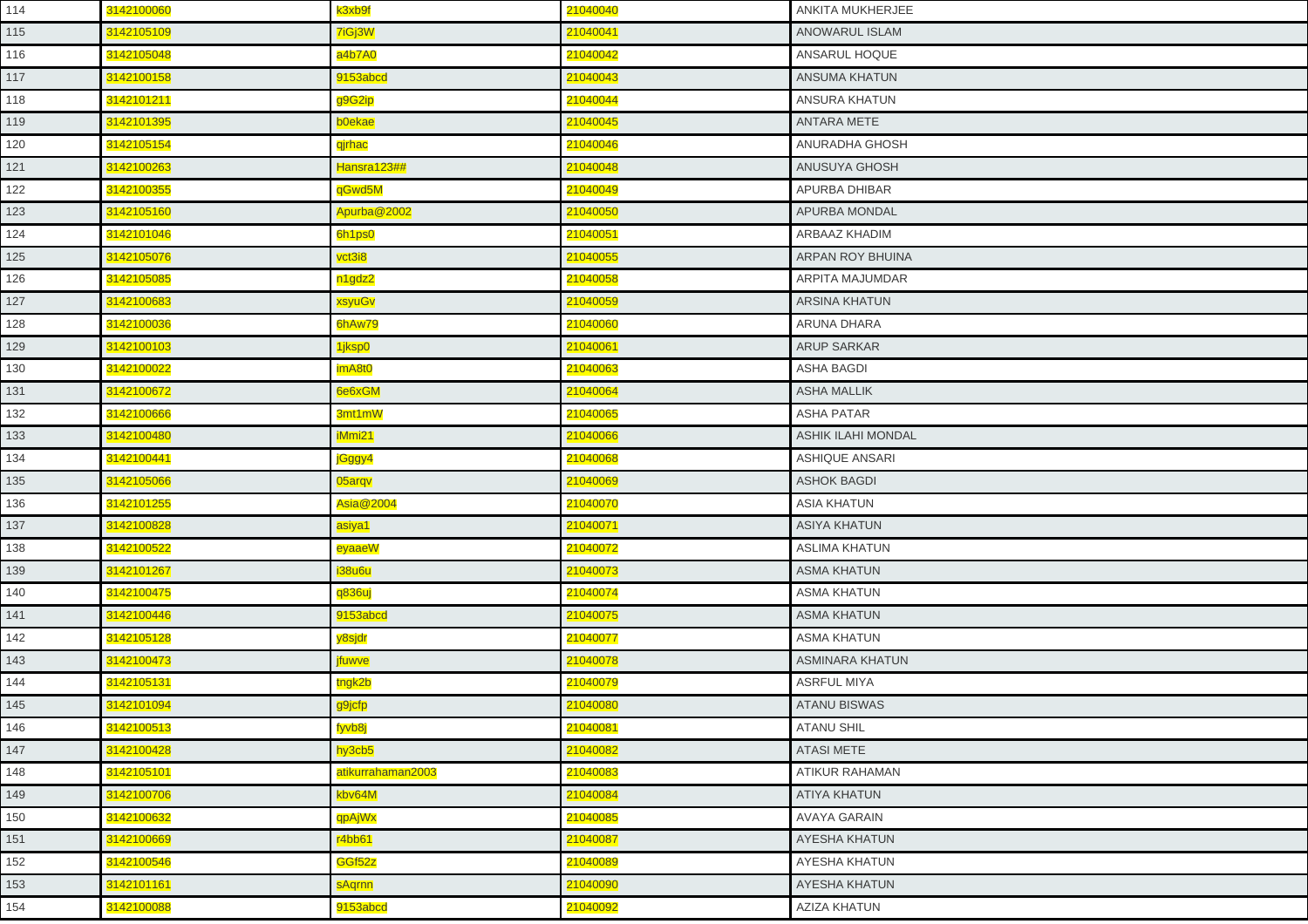| 3142100815        | htwib9             | 21040093        | <b>BADRUNNISHA KHATUN</b>   |
|-------------------|--------------------|-----------------|-----------------------------|
| 3142101076        | ifu722             | 21040095        | <b>BAISHAKHEE BISWAS</b>    |
| 3142100894        | aWzae8             | 21040097        | <b>BALIKA MARDI</b>         |
| 3142105103        | 2vkqm1             | 21040098        | <b>BANFUL SIKDAR</b>        |
| 3142100567        | yAvybc             | 21040100        | <b>BARNALI BISWAS</b>       |
| 3142100700        | 6wxw6d             | 21040101        | <b>BARSHA KHATUN</b>        |
| 3142100111        | 3363rc             | 21040102        | <b>BARSHA METE</b>          |
| 3142101002        | 1rGe66             | 21040103        | <b>BARUN MONDAL</b>         |
| 3142100312        | 4qiakt             | 21040104        | <b>BASANTI ANKURE</b>       |
| 3142100093        | <b>Amexhf</b>      | 21040105        | <b>BEAUTI DASBAIRAGGYA</b>  |
| 3142100486        | <b>GGuAfM</b>      | 21040106        | <b>BEAUTY KHATUN</b>        |
| 3142100092        | bhola@12           | 21040107        | <b>BHOLANATH PAN</b>        |
| 3142105015        | vn <sub>2y09</sub> | 21040110        | <b>BIJU LAYEK</b>           |
| 3142101488        | peeuzu             | 21040112        | <b>BIKRAM METE</b>          |
| 3142105098        | x9aq1k             | 21040113        | <b>BIKRAM SARKAR</b>        |
| 3142100223        | 6m7jd3             | 21040114        | <b>BILKIS KHATUN</b>        |
| 3142100206        | ieee2A             | 21040115        | <b>BIPASA DHIBAR</b>        |
| 3142105151        | 1nvnk0             | 21040116        | <b>BISHNU PADA GHOSH</b>    |
| 3142101207        | BISWAJIT1234       | 21040118        | <b>BISWAJIT CHAKRABORTY</b> |
| 3142100267        | 38A18c             | 21040119        | <b>BISWARUP METE</b>        |
| 3142100497        | akpbxG             | 21040120        | <b>BITHIKA BAURI</b>        |
| 3142101102        | 4384aa             | 21040122        | <b>BULTI METE</b>           |
| 3142101079        | 5dWk49             | 21040123        | <b>CHAITALI BAGDI</b>       |
| 3142100845        | Chanchal2003       | 21040125        | <b>CHANCHAL BAGDI</b>       |
| 3142100906        | q3sjiu             | 21040126        | <b>CHAYAN BHAKTA</b>        |
| 3142100987        | Wusxec             | 21040129        | DALIA KHATUN                |
| 3142101118        | frj80W             | 21040130        | DEBABRATA HAZRA             |
| 3142100188        | qarjsi             | 21040131        | DEBANJALI BHATTACHARYA      |
| 3142101291        | s7q5qk             | 21040132        | <b>DEBASIS BAURI</b>        |
| 3142100921        | ikpejq             | 21040133        | <b>DEBDAS HAZRA</b>         |
| 3142100849        | tys7tq             | 21040134        | <b>DEBI RUIDAS</b>          |
| <u>3142101078</u> | 508k8u             | <u>21040135</u> | DEEP ROY                    |
| 3142105135        | b44Mq0             | 21040136        | <b>DHARAM ANKURE</b>        |
| 3142101576        | kq3sdm             | 21040137        | DIP BHANDARI                |
| 3142100969        | 2106               | 21040138        | <b>DIP GOSWAMI</b>          |
| 3142100217        | <b>9awtWu</b>      | 21040139        | <b>DIPA BAURI</b>           |
| 3142100037        | nsW3r5             | 21040140        | <b>DIPA BIRBANSHI</b>       |
| 3142100747        | 2dphjG             | 21040141        | <b>DIPA MONDAL</b>          |
| 3142101009        | dlPAK@2003         | 21040142        | <b>DIPAK ANKURE</b>         |
| 3142100333        | <u>jmymWn</u>      | 21040144        | <b>DIPANKAR GHARUI</b>      |
| 3142101037        | s25z9d             | 21040145        | <b>DIPANWITA ADHIKARI</b>   |
|                   |                    |                 |                             |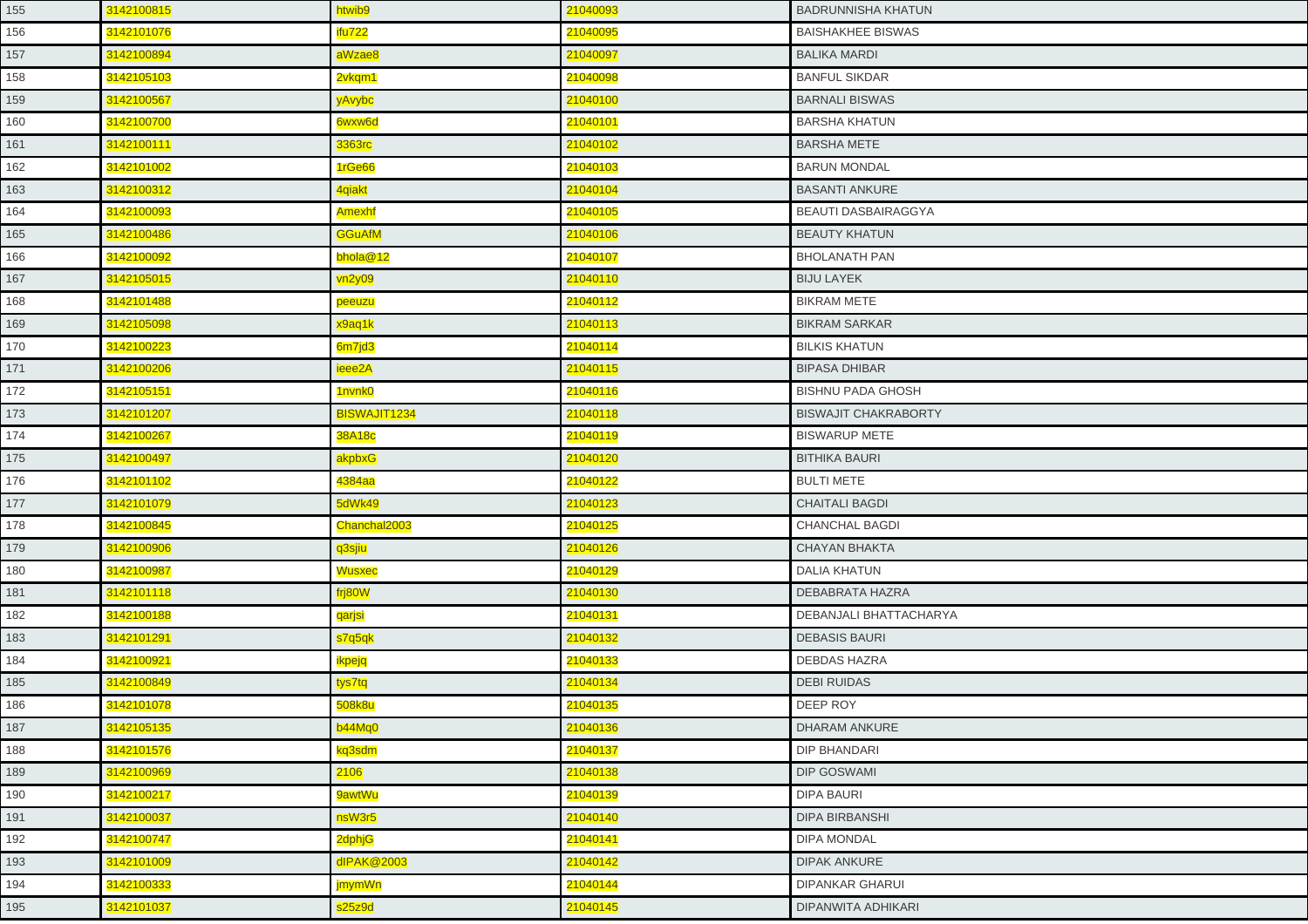| 196 | 3142100313 | i1b2d4              | 21040146 | <b>DIPIKA BAURI</b>       |
|-----|------------|---------------------|----------|---------------------------|
| 197 | 3142100370 | csvycf              | 21040147 | <b>DIPIKA METE</b>        |
| 198 | 3142105058 | <mark>y7k6ja</mark> | 21040148 | <b>DIPIKA MOSHAN</b>      |
| 199 | 3142105138 | r9jMi7              | 21040149 | <b>DIPTI MUKHERJEE</b>    |
| 200 | 3142100510 | hnM209              | 21040150 | <b>DISHA GHOSH</b>        |
| 201 | 3142100728 | ygw5ia              | 21040151 | <b>DISHA MUKHERJEE</b>    |
| 202 | 3142100755 | s4z3qe              | 21040152 | <b>DIYA MONDAL</b>        |
| 203 | 3142100125 | fxshej              | 21040153 | <b>DOLON MURMU</b>        |
| 204 | 3142100565 | 41hsfA              | 21040154 | <b>FARHANA KHATUN</b>     |
| 205 | 3142100418 | w7g7ja              | 21040155 | <b>FARHANA KHATUN</b>     |
| 206 | 3142100689 | cw30gq              | 21040156 | <b>FARHANA KHATUN</b>     |
| 207 | 3142100048 | OnjWda              | 21040158 | <b>FATEMA KHATUN</b>      |
| 208 | 3142100155 | tsr2GW              | 21040159 | <b>FATEMA KHATUN</b>      |
| 209 | 3142105006 | jrqu67              | 21040161 | <b>FATEMA KHATUN</b>      |
| 210 | 3142105059 | c3ttf3              | 21040162 | <b>FATEMA KHATUN</b>      |
| 211 | 3142100067 | Firoja@2004         | 21040163 | <b>FIROJA KHATUN</b>      |
| 212 | 3142100132 | e1maz6              | 21040165 | <b>FIROJA KHATUN</b>      |
| 213 | 3142100833 | M35s6e              | 21040167 | <b>GONSAI PAL</b>         |
| 214 | 3142101590 | 6Ahf35              | 21040168 | <b>GOPAL BASU</b>         |
| 215 | 3142105140 | gxip9s              | 21040169 | <b>GOPAL HEMROM</b>       |
| 216 | 3142100802 | <b>7eqe8y</b>       | 21040171 | <b>GOURANGA GHOSH</b>     |
| 217 | 3142100977 | <b>7iMyzn</b>       | 21040172 | <b>GULJAR HOSSAIN</b>     |
| 218 | 3142100946 | jnjy2s              | 21040173 | <b>HABIBA KHATUN</b>      |
| 219 | 3142105107 | qzdraz              | 21040175 | <b>HADIKUL ISLAM</b>      |
| 220 | 3142100526 | Hansra123##         | 21040177 | <b>HAMIDA KHATUN</b>      |
| 221 | 3142105129 | 1w1WGg              | 21040179 | <b>HASI KHATUN</b>        |
| 222 | 3142100996 | 6jWmGt              | 21040180 | <b>HASINA KHATUN</b>      |
| 223 | 3142100140 | txjsa0              | 21040181 | <b>HASINA KHATUN</b>      |
| 224 | 3142101135 | A70h4m              | 21040182 | <b>HASINA KHATUN</b>      |
| 225 | 3142100696 | baxmhf              | 21040183 | <b>HASMINA KHATUN</b>     |
| 226 | 3142101528 | gxnspb              | 21040186 | <b>IMAJUDDIN SAHANA</b>   |
| 227 | 3142101159 | ep3u5f              | 21040188 | <b>INDRAJIT BAGDI</b>     |
| 228 | 3142100477 | inqtGb              | 21040189 | <b>ISMATARA KHATUN</b>    |
| 229 | 3142101573 | Aniemc              | 21040192 | <b>ISRATUNNESA KHATUN</b> |
| 230 | 3142100855 | w82zya              | 21040193 | <b>JABA METE</b>          |
| 231 | 3142100324 | 4f27wu              | 21040195 | JAGANNATH DHIBAR          |
| 232 | 3142105025 | 7stat3              | 21040197 | JAITUN NASHA KHATUN       |
| 233 | 3142101040 | Aqzpij              | 21040200 | <b>JAMUNA HAZRA</b>       |
| 234 | 3142100096 | 62exr2              | 21040201 | <b>JANNAT KHATUN</b>      |
| 235 | 3142100376 | 54mduz              | 21040202 | <b>JANNATUN FERDOUSH</b>  |
| 236 | 3142100973 | w1rt4u              | 21040203 | <b>JASMINA KHATUN</b>     |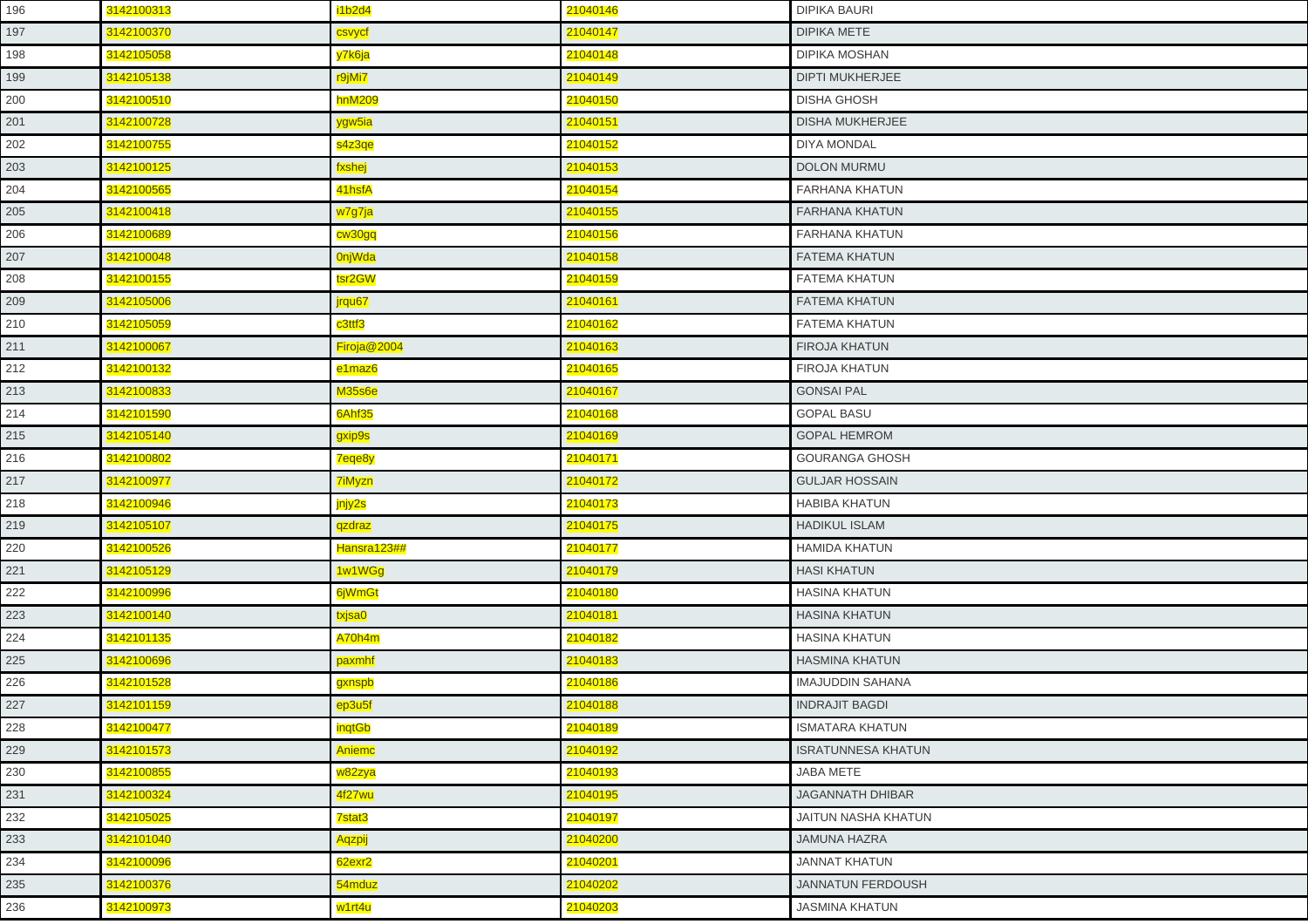| 237 | 3142100847 | inn0yr        | 21040204 | <b>JASMINA KHATUN</b>      |
|-----|------------|---------------|----------|----------------------------|
| 238 | 3142100066 | vvpeq1        | 21040206 | <b>JASMINA KHATUN</b>      |
| 239 | 3142100214 | Jasmina@2003  | 21040207 | <b>JASMINA KHATUN</b>      |
| 240 | 3142100801 | Jasmira@123   | 21040208 | <b>JASMIRA KHATUN</b>      |
| 241 | 3142105144 | k9eend        | 21040209 | <b>JAYA BAURI</b>          |
| 242 | 3142100027 | z4ndnA        | 21040210 | JAYASHREE GARAI            |
| 243 | 3142100983 | a7Ggmu        | 21040211 | JAYBUNNESHA KHATUN         |
| 244 | 3142105030 | eu1n0k        | 21040212 | <b>JEET GHORUI</b>         |
| 245 | 3142100891 | j4tAkj        | 21040216 | <b>JIBON BAGDI</b>         |
| 246 | 3142100354 | gg3nGc        | 21040217 | <b>JINNAT KHATUN</b>       |
| 247 | 3142100499 | 9153abcd      | 21040218 | <b>JINNATUNNISA KHATUN</b> |
| 248 | 3142100276 | pW6ph7        | 21040219 | <b>JIT BHANDARI</b>        |
| 249 | 3142101220 | 90wk21        | 21040220 | JIT METE                   |
| 250 | 3142101167 | ci5gh1        | 21040221 | <b>JOGMAYA DALUI</b>       |
| 251 | 3142100659 | afeMGj        | 21040222 | JOSIMUDDIN MONDAL          |
| 252 | 3142100968 | Otwfn9        | 21040223 | <b>JOYANTI MONDAL</b>      |
| 253 | 3142100452 | dgceiA        | 21040225 | <b>JOYNAB KHATUN</b>       |
| 254 | 3142100374 | 9153abcd      | 21040226 | <b>JOYNAB KHATUN</b>       |
| 255 | 3142100438 | inMWv8        | 21040227 | <b>JULFA YEASMIN</b>       |
| 256 | 3142101538 | J2003j        | 21040228 | <b>JULFIKAR AHAMMED</b>    |
| 257 | 3142101143 | 8sqG75        | 21040229 | <b>JYOTI BALA</b>          |
| 258 | 3142100911 | rehusz        | 21040231 | <b>KAJAL METE</b>          |
| 259 | 3142100888 | pih654        | 21040232 | <b>KAMALUDDIN MONDAL</b>   |
| 260 | 3142100392 | vttk4q        | 21040233 | <b>KAMELA KHATUN</b>       |
| 261 | 3142101366 | Khatun@2002   | 21040234 | <b>KAMRUNNESA KHATUN</b>   |
| 262 | 3142100677 | 25acuq        | 21040235 | KAMRUNNESHA KHATUN         |
| 263 | 3142100487 | <b>MyWqkm</b> | 21040236 | <b>KARIBUL HAQUE</b>       |
| 264 | 3142100489 | 9153abcd      | 21040239 | KHADIJA KHATUN             |
| 265 | 3142100782 | h6jWzw        | 21040240 | KHADIJA KHATUN             |
| 266 | 3142101038 | Khadiza@2004  | 21040242 | KHADIZA KHATUN             |
| 267 | 3142101134 | <b>5bfMaa</b> | 21040243 | <b>KHADIZA KHATUN</b>      |
| 268 | 3142100551 | n72ebf        | 21040244 | <b>KHAIRUL ALAM</b>        |
| 269 | 3142100749 | a7b97x        | 21040246 | <b>KHUSBA KHATUN</b>       |
| 270 | 3142100208 | qpfd3z        | 21040247 | KIRAN LAHA                 |
| 271 | 3142100076 | GAdA9u        | 21040248 | KISMOTARA KHATUN           |
| 272 | 3142100039 | 7Wgyp6        | 21040249 | <b>KOUSHIK DAS</b>         |
| 273 | 3142100630 | koushik123##  | 21040250 | <b>KOUSHIK PANJA</b>       |
| 274 | 3142100032 | 2c6W9m        | 21040251 | KOYEL HOWLADER             |
| 275 | 3142100194 | zbxj0s        | 21040252 | <b>KOYEL TUNG</b>          |
| 276 | 3142100230 | sAhz1u        | 21040253 | <b>KRISHNA BAGDI</b>       |
| 277 | 3142100126 | Kb123456@     | 21040254 | <b>KRISHNA BIRBANSHI</b>   |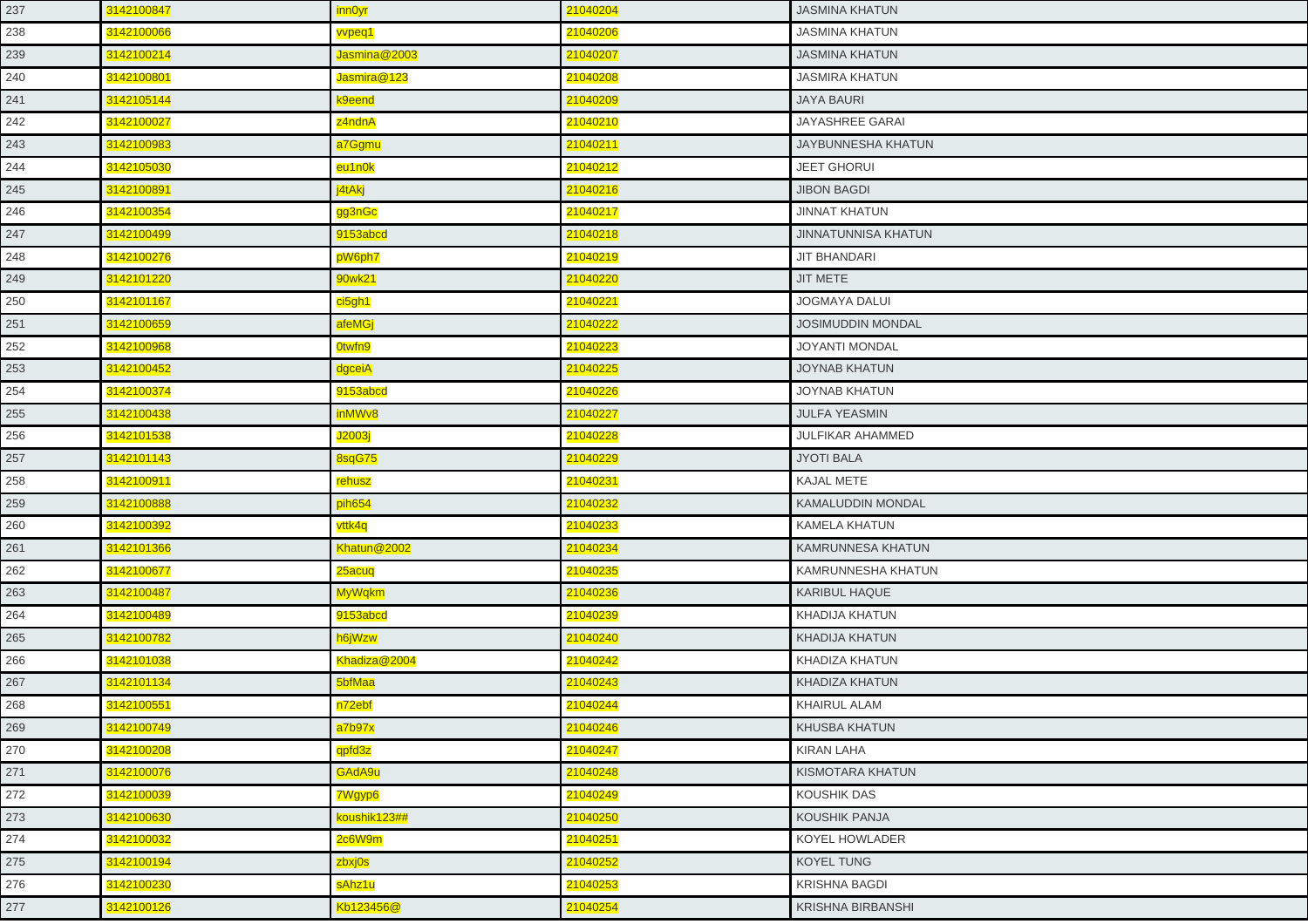| 278 | 3142105026 | uq8f4u              | 21040255 | <b>KSHAMA DEY</b>       |
|-----|------------|---------------------|----------|-------------------------|
| 279 | 3142100216 | b4gjA2              | 21040256 | KULSUMA KHATUN          |
| 280 | 3142101119 | m33ysr              | 21040257 | KULSUMA KHATUN          |
| 281 | 3142101512 | <b>85sa50</b>       | 21040258 | <b>KUSH BAGDI</b>       |
| 282 | 3142100711 | A31rze              | 21040259 | KUSUM MUKHERJEE         |
| 283 | 3142100101 | m7j5n3              | 21040261 | <b>LAGINA SULTANA</b>   |
| 284 | 3142100748 | <mark>q2jk5h</mark> | 21040264 | <b>LAXMI RUIDAS</b>     |
| 285 | 3142101107 | cm318               | 21040266 | LIPI ROY                |
| 286 | 3142100831 | tpk03i              | 21040267 | LUTFA KHATUN            |
| 287 | 3142101235 | 2h6vre              | 21040268 | <b>LUTFA KHATUN</b>     |
| 288 | 3142100514 | xppdec              | 21040269 | <b>MAFROJA KHATUN</b>   |
| 289 | 3142100372 | Hansra123##         | 21040270 | <b>MAFUJA KHATUN</b>    |
| 290 | 3142105010 | 05p0zy              | 21040271 | <b>MAGFURA KHATUN</b>   |
| 291 | 3142100948 | 9ip0ns              | 21040272 | MAHABUB BIN MD MAHASIN  |
| 292 | 3142100712 | 6du7pr              | 21040273 | <b>MAHADEV RUIDAS</b>   |
| 293 | 3142100144 | 9153abcd            | 21040274 | <b>MAHAFUZA KHATUN</b>  |
| 294 | 3142100349 | v <sub>2nrum</sub>  | 21040275 | <b>MAHAMMAD MOLLA</b>   |
| 295 | 3142100164 | jn1z4c              | 21040276 | <b>MAHASINA KHATUN</b>  |
| 296 | 3142101027 | uhs8gc              | 21040277 | <b>MAHASINA KHATUN</b>  |
| 297 | 3142101290 | <b>20i65s</b>       | 21040278 | MAHENDRANATH SAMANTA    |
| 298 | 3142100064 | 9153abcd            | 21040280 | <b>MAIMUNA KHATUN</b>   |
| 299 | 3142100427 | trn0p8              | 21040281 | MAINUDDIN HAQUE         |
| 300 | 3142100596 | b0zge3              | 21040282 | <b>MALATI GARAIN</b>    |
| 301 | 3142100357 | zr80mh              | 21040283 | <b>MALAY PAL</b>        |
| 302 | 3142101012 | dAaypj              | 21040284 | <b>MALLIKA RUIDAS</b>   |
| 303 | 3142100474 | <b>6e239j</b>       | 21040285 | <b>MAMATAZ KHATUN</b>   |
| 304 | 3142101580 | <u>hczrcu</u>       | 21040286 | <b>MAMONI BHOWMICK</b>  |
| 305 | 3142100249 | <u>irztem</u>       | 21040287 | <b>MANAB BAJAR</b>      |
| 306 | 3142101536 | 441mic              | 21040288 | <b>MANASI MARDI</b>     |
| 307 | 3142101221 | wfkcm6              | 21040289 | <b>MANASI MONDAL</b>    |
| 308 | 3142100664 | zv26ex              | 21040290 | <b>MANDIRA BAGDI</b>    |
| 309 | 3142101074 | 64wGb5              | 21040291 | <b>MANDIRA BARUI</b>    |
| 310 | 3142100411 | wcipw6              | 21040292 | <b>MANDIRA DHARA</b>    |
| 311 | 3142101398 | <b>Owbfpy</b>       | 21040294 | <b>MANDIRA SAHA</b>     |
| 312 | 3142100848 | eg710h              | 21040295 | <b>MANGAL KORA</b>      |
| 313 | 3142101226 | <b>9M66ff</b>       | 21040296 | <b>MANIKA MAJI</b>      |
| 314 | 3142105033 | q02uvb              | 21040297 | MANJUR HASAN MIA        |
| 315 | 3142100074 | dqWq3j              | 21040298 | <b>MANOWARA SULTANA</b> |
| 316 | 3142100095 | ksy7Ws              | 21040300 | <b>MARIYAM KHATUN</b>   |
| 317 | 3142100425 | vwhd6z              | 21040301 | <b>MARJINA KHATUN</b>   |
| 318 | 3142100681 | 8345km              | 21040302 | <b>MARUFA KHATUN</b>    |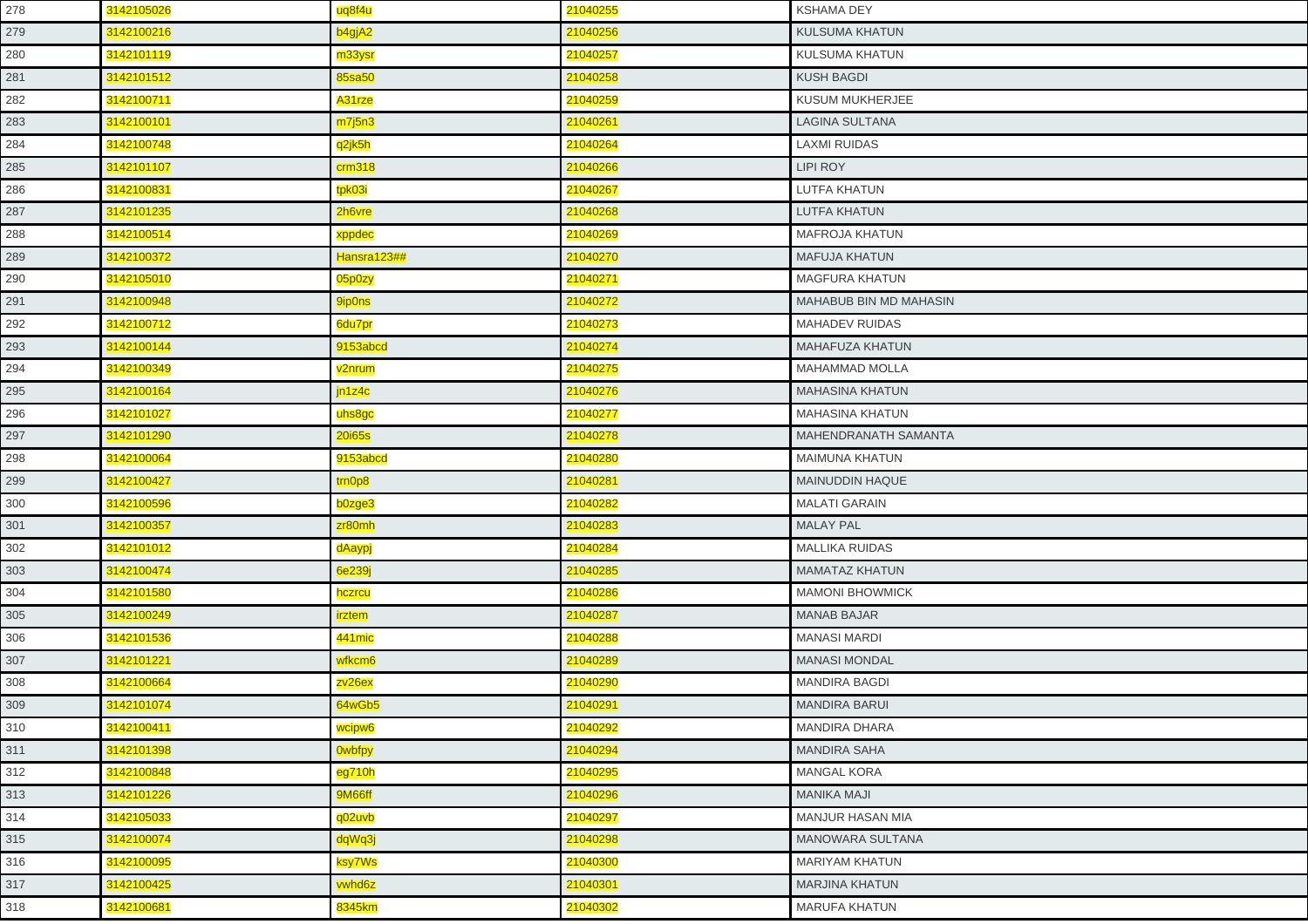| 3142105133 | jdAgfA             |          | MASUD AHAMMAD              |
|------------|--------------------|----------|----------------------------|
| 3142100668 | a8n13G             | 21040304 | <b>MASUD AZHAR MOLLA</b>   |
| 3142100584 | kAe0c1             | 21040306 | <b>MD AFRIDI</b>           |
| 3142101271 | geMmgG             | 21040307 | MD ALI ZINNA               |
| 3142101240 | n92pc1             | 21040308 | <b>MD MASUD MOLLA</b>      |
| 3142100199 | 5zdfG2             | 21040309 | MD MOSARAF HOSSEIN         |
| 3142100308 | dcnv5j             | 21040310 | MD RIJUYAN AHAMMED         |
| 3142100167 | c4uAub             | 21040311 | <b>MD SALMAN</b>           |
| 3142100950 | toufik1234@        | 21040312 | <b>MD TOUFIK</b>           |
| 3142100434 | zbM7um             | 21040313 | <b>MD YUNUS</b>            |
| 3142100025 | 5uA7ga             | 21040314 | <b>MERINA KHATUN</b>       |
| 3142101346 | dmWb17             | 21040316 | <b>MINATI SARKAR</b>       |
| 3142100348 | pyhine             | 21040318 | <b>MIR SADIKUR HOSSAIN</b> |
| 3142100398 | g89Mi4             | 21040322 | <b>MOHAN GHOSH</b>         |
| 3142100415 | 2m <sub>2pgx</sub> | 21040323 | <b>MOINUL MONDAL</b>       |
| 3142101262 | d5uhpi             | 21040324 | <b>MOJAHIDUL ISLAM</b>     |
| 3142100161 | 9153abcd           | 21040328 | <b>MONDIRA MONDAL</b>      |
| 3142100723 | ghosh@13           | 21040330 | MONGALDIP GHOSH            |
| 3142100985 | 4uuqj3             | 21040331 | <b>MONIDIPA SOREN</b>      |
| 3142101016 | mj2kW3             | 21040332 | <b>MONIKA BAURI</b>        |
| 3142100622 | hehqr5             | 21040334 | <b>MONIRA KHATUN</b>       |
| 3142101256 | <b>OdpzxM</b>      | 21040335 | <b>MORIUM KHATUN</b>       |
| 3142105049 | nm4e9r             | 21040336 | <b>MORIUM SULTANA</b>      |
| 3142101092 | 23xm2c             | 21040337 | MORJINA KHATUN             |
| 3142100485 | G80vj5             | 21040338 | <b>MORJINA KHATUN</b>      |
| 3142100171 | AA84xj             | 21040339 | <b>MORJINA KHATUN</b>      |
| 3142105130 | <b>Wke540</b>      | 21040341 | <b>MORJINA KHATUN</b>      |
| 3142105065 | pvhfA0             | 21040342 | <b>MORJINA KHATUN</b>      |
| 3142105145 | whuuuG             | 21040343 | <b>MOULUDA KHATUN</b>      |
| 3142100287 | pu8q5u             | 21040345 | MOUMITA GHOSH              |
| 3142100512 | yuW5vm             | 21040346 | <b>MOUMITA KHATUN</b>      |
| 3142100225 | sb9g78             | 21040347 | MOUSUMI BHAKTA             |
| 3142100015 | Gf5btc             | 21040348 | <b>MOUSUMI HAZRA</b>       |
| 3142101577 | <b>G4W6s0</b>      | 21040349 | <b>MOUSUMI KHATUN</b>      |
| 3142105009 | k4vAxu             | 21040350 | <b>MRINMOY GARAIN</b>      |
| 3142100280 | vxAa2d             | 21040353 | MUNSHI SAHID ANOWAR        |
| 3142100635 | wdAznm             | 21040354 | <b>MUSKAN KHATUN</b>       |
| 3142100777 | 0ekg4m             | 21040356 | <b>MUSKAN MONDAL</b>       |
| 3142100235 | hfAsbi             | 21040357 | NABANITA SUTRADHAR         |
| 3142100007 | uzpj9A             | 21040358 | NABI HOSSAIN MONDAL        |
| 3142100277 | G6Akjv             | 21040359 | NADIRA KHATUN              |
|            |                    |          | 21040303                   |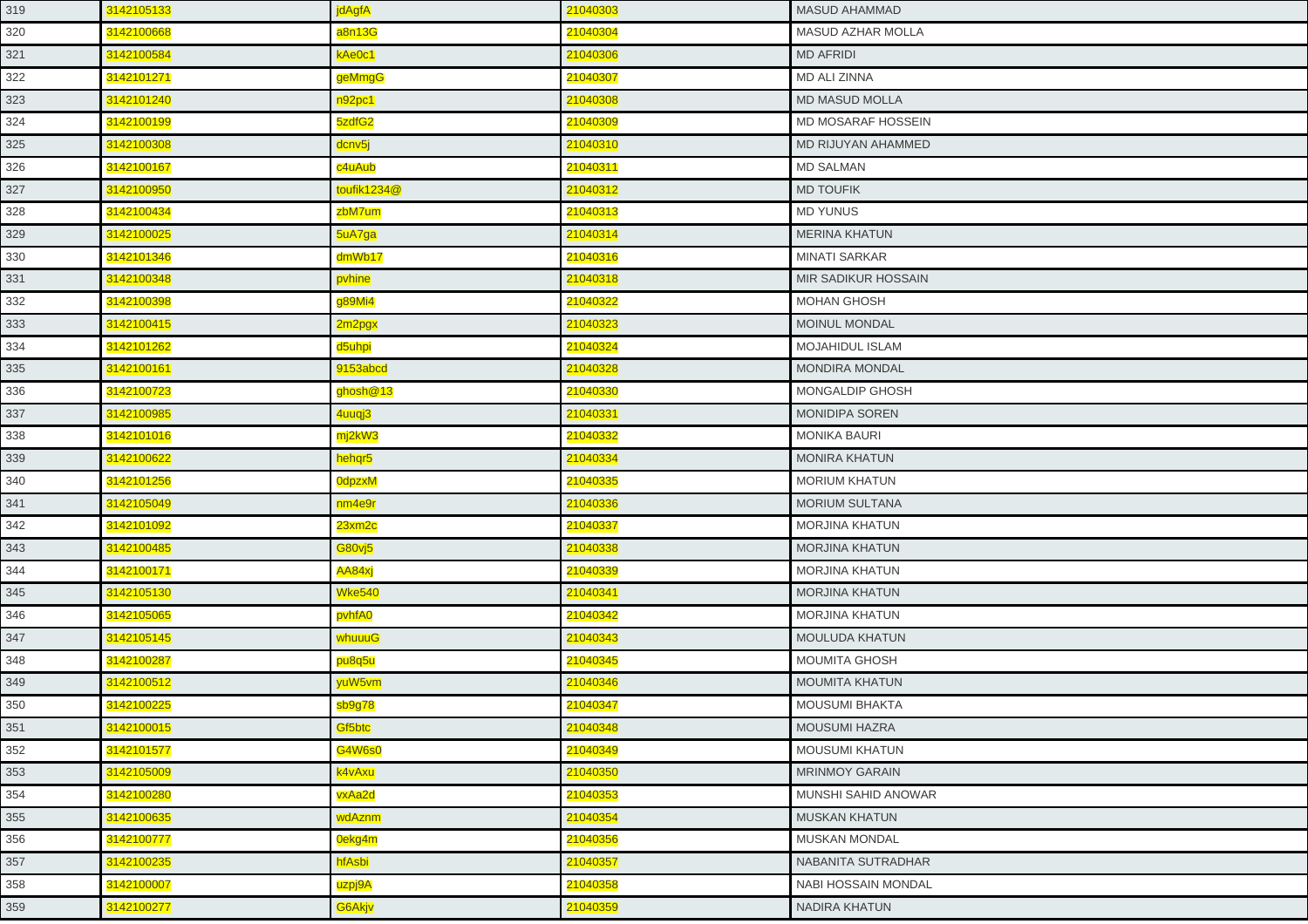| 360 | 3142100658 | im95hh          | 21040361 | NAJIMUDDIN MONDAL     |
|-----|------------|-----------------|----------|-----------------------|
| 361 | 3142100541 | bhaakb          | 21040362 | <b>NAJIRA KHATUN</b>  |
| 362 | 3142101087 | Ojmfef          | 21040363 | NAJMA KHATUN          |
| 363 | 3142100105 | Nk123456@       | 21040364 | NAJMA KHATUN          |
| 364 | 3142100934 | wGe17j          | 21040365 | NAJMA KHATUN          |
| 365 | 3142100595 | ya5iAz          | 21040366 | NAJMUNNESA KHATUN     |
| 366 | 3142100520 | ysiAyu          | 21040367 | <b>NAMITA BASKI</b>   |
| 367 | 3142105095 | 8bd2fr          | 21040368 | NANDINI CHAKRABORTY   |
| 368 | 3142100041 | 3a7rf8          | 21040369 | <b>NARGIS KHATUN</b>  |
| 369 | 3142100708 | kAcgv7          | 21040371 | <b>NARGIS KHATUN</b>  |
| 370 | 3142100724 | GgWhd3          | 21040372 | <b>NARGIS KHATUN</b>  |
| 371 | 3142100031 | xs11b6          | 21040373 | <b>NARGIS PARVIN</b>  |
| 372 | 3142100588 | 08Mk7u          | 21040374 | <b>NASERA KHATUN</b>  |
| 373 | 3142100173 | 0z5smh          | 21040375 | <b>NASIM MOLLA</b>    |
| 374 | 3142100465 | h958v8          | 21040376 | <b>NASIMA KHATUN</b>  |
| 375 | 3142100437 | x0wana          | 21040378 | <b>NASIMA KHATUN</b>  |
| 376 | 3142100553 | ktcita          | 21040379 | <b>NASIMA KHATUN</b>  |
| 377 | 3142101208 | Nasima@2003     | 21040381 | <b>NASIMA KHATUN</b>  |
| 378 | 3142100391 | tgzi3W          | 21040383 | NASRIN KHATUN         |
| 379 | 3142105018 | 8iMdxn          | 21040384 | <b>NASRIN KHATUN</b>  |
| 380 | 3142100685 | fynw1t          | 21040386 | NASRIN SULTANA        |
| 381 | 3142100134 | qswfwr          | 21040387 | NATISHA KHATUN        |
| 382 | 3142100222 | 0s9ebW          | 21040388 | NAZIRA KHATUN         |
| 383 | 3142100380 | zGkAvy          | 21040389 | <b>NAZMA KHATUN</b>   |
| 384 | 3142100537 | f4yG7y          | 21040390 | NAZMA KHATUN          |
| 385 | 3142101136 | wtr9kp          | 21040391 | NAZMA SULTANA         |
| 386 | 3142101062 | dzprpg          | 21040392 | <b>NAZMUL ALAM</b>    |
| 387 | 3142100212 | niajmondal@2003 | 21040393 | NIAJUDDIN MONDAL      |
| 388 | 3142100215 | <b>7WwArv</b>   | 21040394 | NIBEDITA DAS          |
| 389 | 3142101098 | tnarvd          | 21040395 | <b>NIHAR SARKAR</b>   |
| 390 | 3142100771 | qxnyqs          | 21040396 | NILANJAN MONDAL       |
| 391 | 3142100389 | Ofcpjk          | 21040397 | <b>NILI PAL</b>       |
| 392 | 3142101470 | b36b8w          | 21040398 | NILUFA YEASMIN        |
| 393 | 3142100165 | akykbw          | 21040399 | NIMAI CHANDRA HAZRA   |
| 394 | 3142100917 | 5m24jr          | 21040400 | NIRUPAMA METE         |
| 395 | 3142100010 | Orxh1c          | 21040401 | NITYANANDA PAL        |
| 396 | 3142100540 | gwcrAw          | 21040402 | <b>NOURIN PARVIN</b>  |
| 397 | 3142100531 | va46a4          | 21040403 | <b>NUR HOSEN</b>      |
| 398 | 3142100673 | u0jui4          | 21040404 | <b>NURESHA KHATUN</b> |
| 399 | 3142100693 | 9153abcd        | 21040405 | <b>NURHSA KHATUN</b>  |
| 400 | 3142100018 | 4qW77d          | 21040406 | NURJAHAN KHATUN       |
|     |            |                 |          |                       |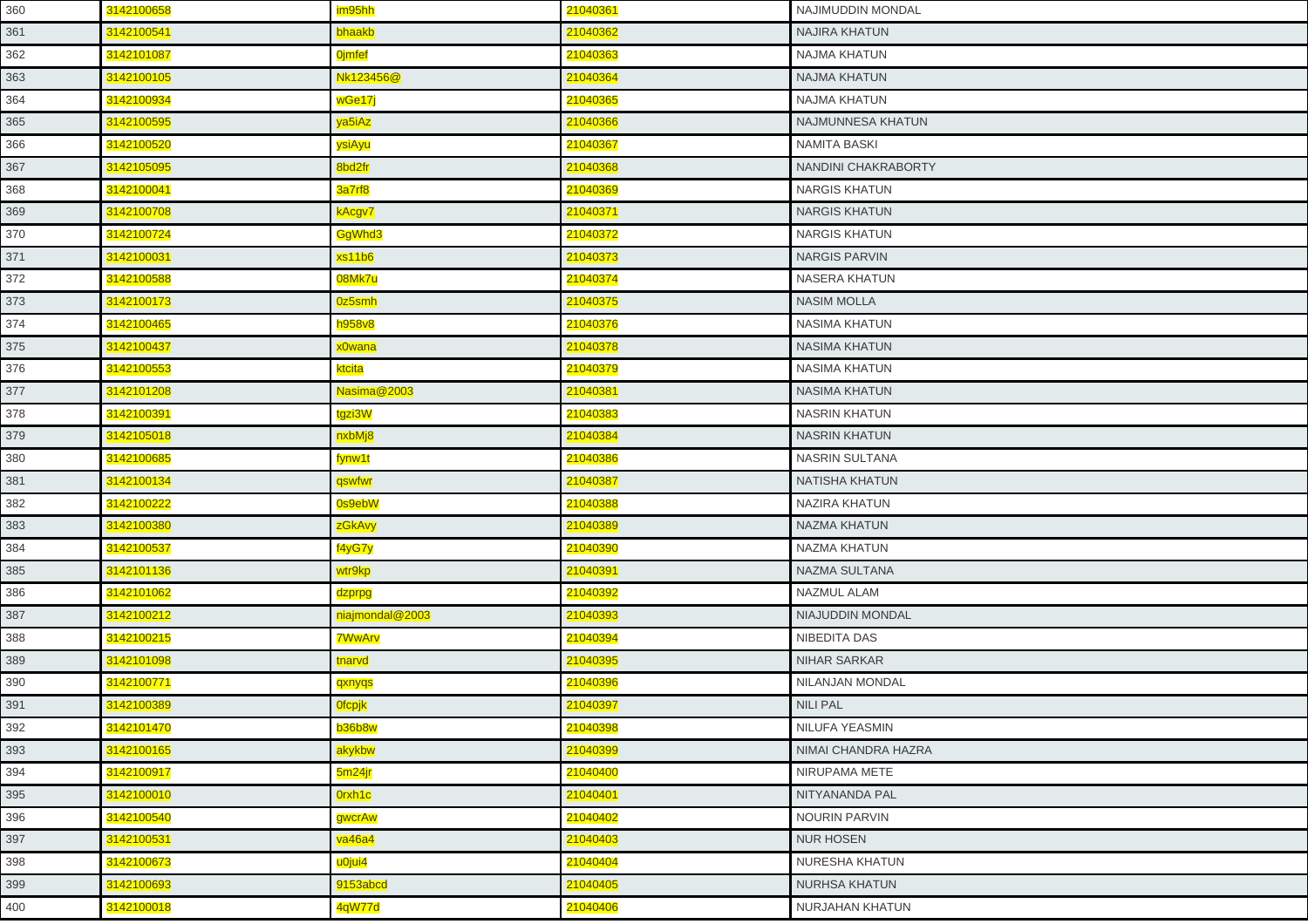| 401 | 3142105064 | ami9k4              | 21040408         | NURJUMA KHATUN        |
|-----|------------|---------------------|------------------|-----------------------|
| 402 | 3142100406 | Wwexqe              | 21040409         | NURMINA KHATUN        |
| 403 | 3142100304 | s7Gcqq              | 21040410         | NURMINA KHATUN        |
| 404 | 3142101338 | <mark>7smsku</mark> | 21040411         | NURNISHA KHATUN       |
| 405 | 3142100028 | dypi3M              | 21040412         | <b>OSILA KHATUN</b>   |
| 406 | 3142100086 | j22fe2              | 21040413         | PALTU DALUI           |
| 407 | 3142100545 | jk3mA2              | 21040414         | PAPIA BAGDI           |
| 408 | 3142100939 | W6cvum              | 21040415         | PAPIYA BISWAS         |
| 409 | 3142100972 | A180e4              | 21040416         | <b>PAPIYA KHATUN</b>  |
| 410 | 3142101178 | 325qdy              | 21040417         | PAPIYA MONDAL         |
| 411 | 3142100925 | Priya@123           | 21040418         | PAPIYA SHIL           |
| 412 | 3142100702 | 9153abcd            | 21040419         | PARESA KHATUN         |
| 413 | 3142100818 | p0b85t              | 21040420         | PARIKSHIT PAL         |
| 414 | 3142100439 | i86m68              | 21040422         | <b>PARSINA KHATUN</b> |
| 415 | 3142100762 | qjAtyz              | 21040423         | PARTHA BAGDI          |
| 416 | 3142100072 | 94AMx5              | 21040424         | PARVIN SULTANA        |
| 417 | 3142100852 | 6y497G              | 21040425         | PARVIN SULTANA        |
| 418 | 3142100579 | yv70tu              | 21040426         | PATHIK METE           |
| 419 | 3142101428 | ngy271              | 21040427         | PAYAL BISWAS          |
| 420 | 3142100293 | sbW8je              | 21040428         | PAYEL BAURI           |
| 421 | 3142100195 | 8xwt6y              | 21040429         | PAYEL KHATUN          |
| 422 | 3142101008 | zgjpsh              | 21040430         | PAYEL KONRA           |
| 423 | 3142100413 | Gmu01p              | 21040431         | <b>PAYEL MONDAL</b>   |
| 424 | 3142100920 | z75vg0              | 21040432         | <b>PINKI MURMU</b>    |
| 425 | 3142105142 | ApMf77              | 21040434         | PRADIP ROY            |
| 426 | 3142105056 | 22vbf6              | 21040435         | PRAMILA MONDAL        |
| 427 | 3142100341 | A4kcw0              | 21040436         | PRATIMA HEMRAM        |
| 428 | 3142100023 | 8gug5M              | 21040437         | <b>PRIYA RUIDAS</b>   |
| 429 | 3142101600 | <b>iAMkGs</b>       | 21040438         | PRIYABRATA GARAI      |
| 430 | 3142100494 | r7t3GM              | 21040439         | PRIYANKA GHOSH        |
| 431 | 3142105078 | We3jxa              | 21040440         | PRIYANKA GHOSH        |
| 432 | 3142100559 | <mark>eagqph</mark> | <u> 21040441</u> | PRIYANKA LOHAR        |
| 433 | 3142100367 | 2cceqA              | 21040442         | PRIYANKA METE         |
| 434 | 3142100368 | Puja@2003           | 21040444         | PUJA GHATAK           |
| 435 | 3142100079 | <b>b5Wvce</b>       | 21040445         | PUJA HALDAR           |
| 436 | 3142101360 | f4ddsb              | 21040448         | PURNIMA KISKU         |
| 437 | 3142100763 | 73kkAb              | 21040449         | <b>PURNIMA PAL</b>    |
| 438 | 3142101474 | amwmAq              | 21040450         | RABIYA KHATUN         |
| 439 | 3142100264 | 608fkr              | 21040451         | <b>RAFIA KHATUN</b>   |
| 440 | 3142101148 | vp4Wkm              | 21040452         | RAGHUNATH MURMU       |
| 441 | 3142100904 | 6y5907              | 21040453         | <b>RAHIMA KHATUN</b>  |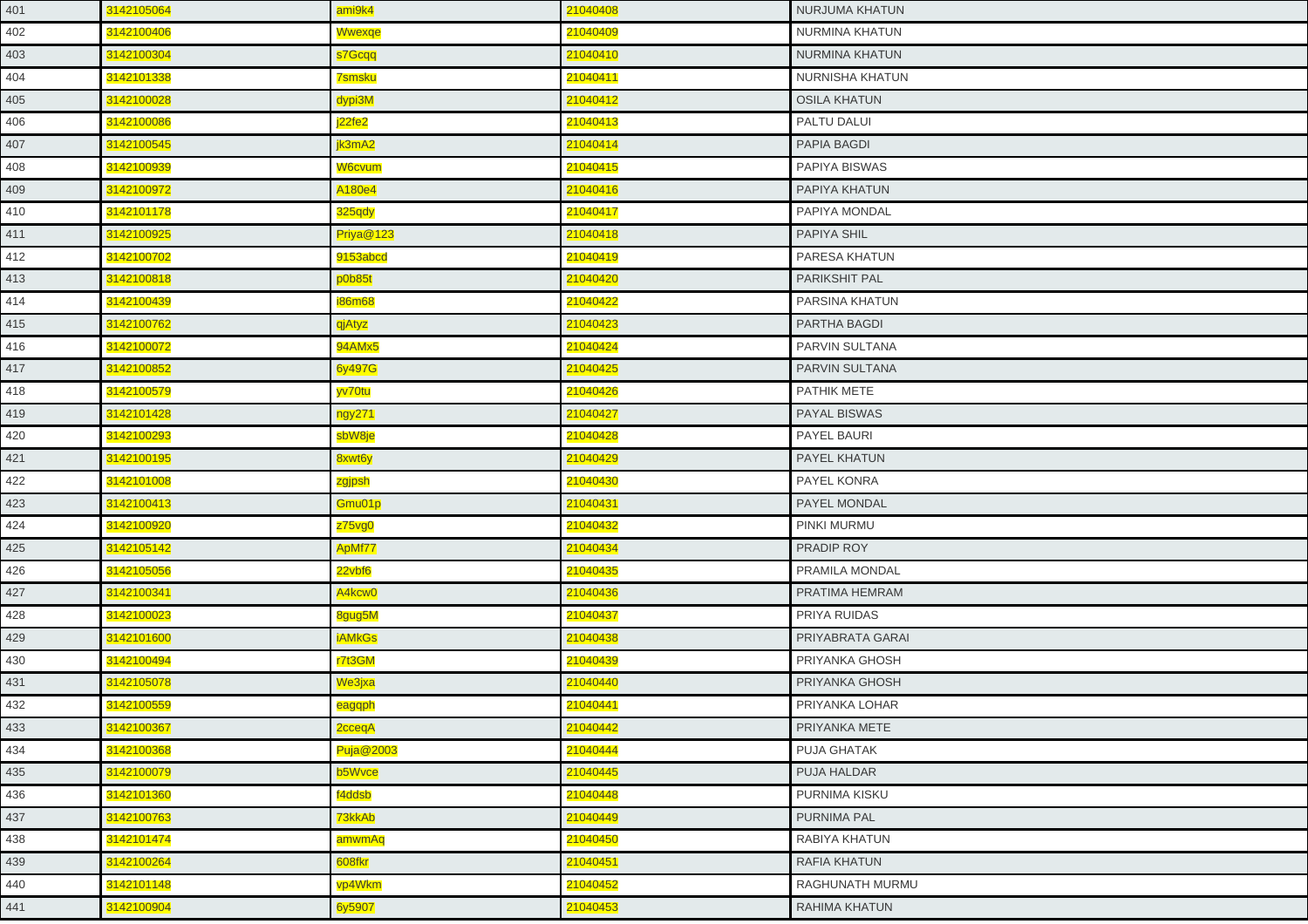| 442 | 3142105136 | dvz8n7              | 21040454 | RAHIMA KHATUN           |
|-----|------------|---------------------|----------|-------------------------|
| 443 | 3142100578 | 5v0tW5              | 21040455 | RAHUL BANERJEE          |
| 444 | 3142105111 | ir6ud3              | 21040456 | RAHUL GANGULY           |
| 445 | 3142100286 | m1w983              | 21040458 | <b>RAHUL PANJA</b>      |
| 446 | 3142100701 | 5A2a9m              | 21040459 | RAHUL RUIDAS            |
| 447 | 3142100139 | <b>9MAh61</b>       | 21040460 | RAISUDDIN MOLLA         |
| 448 | 3142100386 | Gb2jcG              | 21040461 | RAJA DHIBAR             |
| 449 | 3142105044 | 13nx2k              | 21040462 | <b>RAJESH GHORUI</b>    |
| 450 | 3142100571 | <mark>72ya35</mark> | 21040463 | <b>RAJESH MOLLAH</b>    |
| 451 | 3142100154 | Rajia@2003          | 21040464 | <b>RAJIA KHATUN</b>     |
| 452 | 3142100608 | 2c0wj9              | 21040465 | <b>RAJIB BAGDI</b>      |
| 453 | 3142100068 | rajib123            | 21040467 | <b>RAJIB RUIDAS</b>     |
| 454 | 3142105042 | <mark>c8ytqa</mark> | 21040469 | RAJIBUL MONDAL          |
| 455 | 3142100409 | pghr <sub>2</sub> A | 21040470 | <b>RAJU RUIDAS</b>      |
| 456 | 3142101378 | 5xczua              | 21040471 | <b>RAJU SOREN</b>       |
| 457 | 3142100017 | hw <sub>27cd</sub>  | 21040472 | <b>RAKESH GHOSH</b>     |
| 458 | 3142100051 | 8rp6ka              | 21040473 | <b>RAKESH ROY</b>       |
| 459 | 3142100082 | <b>5vaqnr</b>       | 21040475 | <b>RAKHI METE</b>       |
| 460 | 3142100213 | kudzan              | 21040476 | RAKIBUL ISLAM           |
| 461 | 3142101591 | 9pu4jf              | 21040477 | <b>RANA SARKAR</b>      |
| 462 | 3142100547 | 8uign4              | 21040479 | <b>RANJAN BAGDI</b>     |
| 463 | 3142105097 | 66jech              | 21040480 | <b>RANJAN BIRBANSHI</b> |
| 464 | 3142100430 | MsAyM2              | 21040481 | <b>RATHIN MONDAL</b>    |
| 465 | 3142101337 | nM6ydv              | 21040482 | RATIKA ANKURE           |
| 466 | 3142100431 | Rejina@2004         | 21040484 | <b>REJINA KHATUN</b>    |
| 467 | 3142100720 | 43gk5y              | 21040485 | <b>REKHA SOW</b>        |
| 468 | 3142100478 | reshma12            | 21040486 | <b>RESHMA KHATUN</b>    |
| 469 | 3142100184 | 1egegg              | 21040487 | REXONA KHATUN           |
| 470 | 3142105104 | s7kctj              | 21040490 | RIJWANUL HAQUE          |
| 471 | 3142101125 | pf52cM              | 21040492 | <b>RIMPA DALUI</b>      |
| 472 | 3142101149 | 16a5GG              | 21040493 | <b>RINKI ROY</b>        |
| 473 | 3142100680 | jzkpcr              | 21040494 | RINKU NAYAK             |
| 474 | 3142100174 | Rinku@2002          | 21040495 | <b>RINKU RUIDAS</b>     |
| 475 | 3142101100 | yzj1e8              | 21040497 | <b>RIYA KARMAKAR</b>    |
| 476 | 3142100675 | 1pr301              | 21040499 | <b>RIYA PATAR</b>       |
| 477 | 3142105057 | 0GAd0w              | 21040500 | <b>ROCKY GHORUI</b>     |
| 478 | 3142100966 | md1s25              | 21040502 | ROJEMA KHATUN           |
| 479 | 3142100737 | <b>9apesm</b>       | 21040503 | ROKEYA KHATUN           |
| 480 | 3142105096 | yp1hhd              | 21040504 | <b>ROKI DALUI</b>       |
| 481 | 3142101233 | iv9dak              | 21040505 | <b>ROKIBUL ISLAM</b>    |
| 482 | 3142100131 | Rk123456@           | 21040506 | <b>ROMI KHATUN</b>      |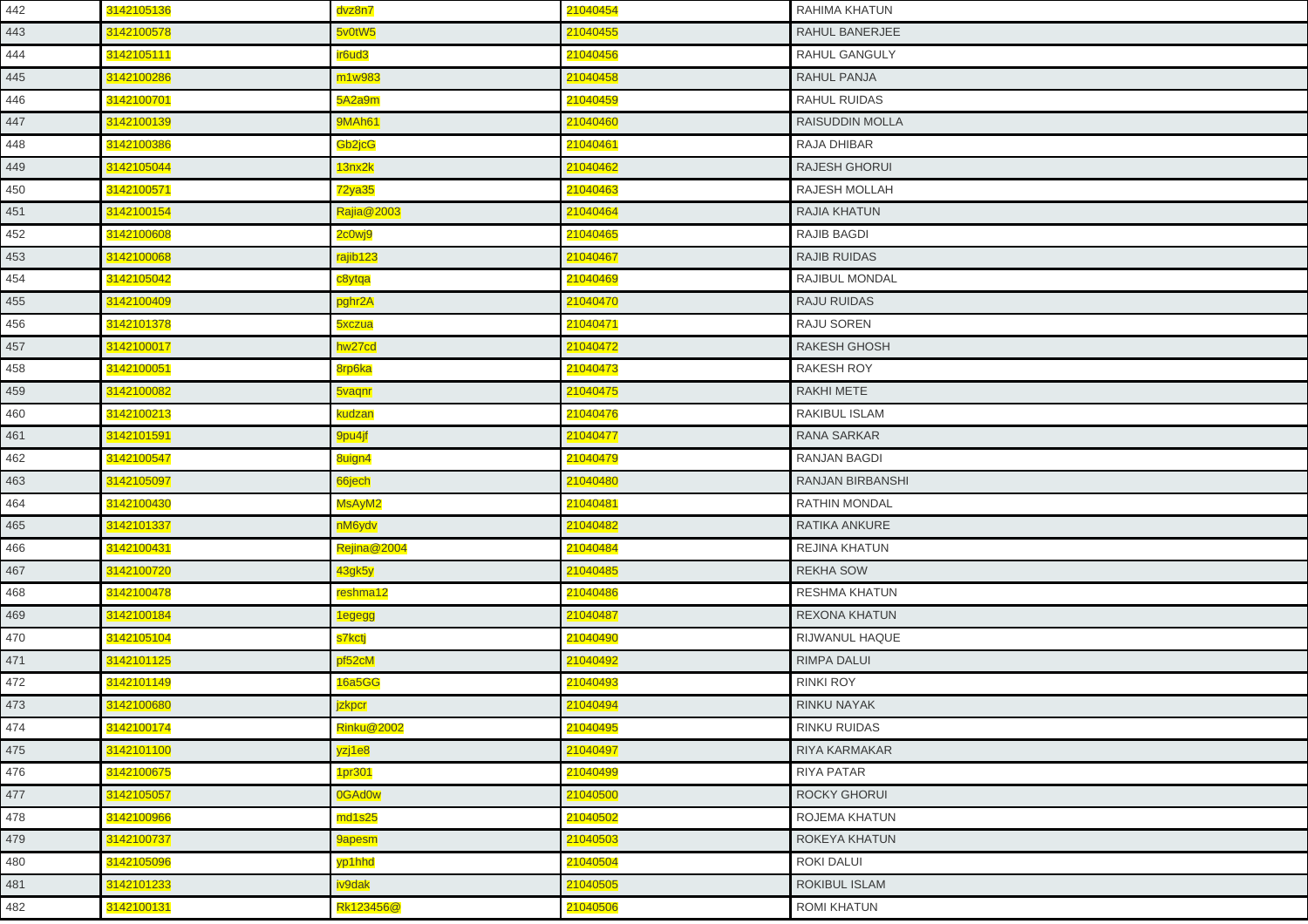| 483 | 3142101312 | Mxz2Mf              | 21040507 | ROUNIK SHABNAM        |
|-----|------------|---------------------|----------|-----------------------|
| 484 | 3142100743 | 2f3fiw              | 21040509 | ROUSONARA KHATUN      |
| 485 | 3142100122 | t8MtM9              | 21040510 | RUBINA KHATUN         |
| 486 | 3142100236 | yMvke0              | 21040511 | <b>RUBINA KHATUN</b>  |
| 487 | 3142100220 | bgM3x7              | 21040512 | <b>RUBINA PARVIN</b>  |
| 488 | 3142100557 | 9153abcd            | 21040514 | <b>RUKSONA KHATUN</b> |
| 489 | 3142100358 | hGr4fg              | 21040515 | <b>RUMPA PAL</b>      |
| 490 | 3142100047 | Onn <sub>2d9</sub>  | 21040516 | <b>RUMPA ROY</b>      |
| 491 | 3142100227 | y1dfqp              | 21040517 | RUNA KHATUN           |
| 492 | 3142101379 | r3vt90              | 21040518 | RUNU BHANDARI         |
| 493 | 3142100057 | 9153abcd            | 21040519 | <b>RUPA BAGDI</b>     |
| 494 | 3142100997 | isg08h              | 21040521 | RUPALI BAGDI          |
| 495 | 3142101584 | xyt9ar              | 21040522 | <b>RUPSA KHATUN</b>   |
| 496 | 3142100209 | nh8GMu              | 21040524 | <b>SABANA PARVIN</b>  |
| 497 | 3142101070 | t <sub>2d2fb</sub>  | 21040525 | <b>SABANA SULTANA</b> |
| 498 | 3142101467 | k78uhx              | 21040526 | SABANA YASMIN         |
| 499 | 3142101249 | Sabina@2004         | 21040528 | <b>SABINA KHATUN</b>  |
| 500 | 3142100152 | wh6952              | 21040529 | <b>SABINA KHATUN</b>  |
| 501 | 3142100447 | k9qapW              | 21040530 | <b>SABINA YEASMIN</b> |
| 502 | 3142105146 | wgvuh6              | 21040531 | SABIR HOSSAIN         |
| 503 | 3142100718 | teAfcs              | 21040532 | <b>SABIRA KHATUN</b>  |
| 504 | 3142100003 | r4337A              | 21040533 | SACHIN DEY            |
| 505 | 3142101242 | abz59q              | 21040534 | <b>SAFIA PARVIN</b>   |
| 506 | 3142101483 | 9153abcd            | 21040535 | <b>SAGINA KHATUN</b>  |
| 507 | 3142101266 | t0xcky              | 21040536 | <b>SAGIRA KHATUN</b>  |
| 508 | 3142101120 | 96mu76              | 21040538 | SAHANAJ KHATUN        |
| 509 | 3142100142 | Sahanaj@2004        | 21040539 | <b>SAHANAJ KHATUN</b> |
| 510 | 3142100350 | 717any              | 21040541 | SAHANARA KHATUN       |
| 511 | 3142101322 | 8bfg7b              | 21040542 | SAHEB HAZRA           |
| 512 | 3142100694 | 7z3WpG              | 21040543 | SAHIBA KHATUN         |
| 513 | 3142100234 | Wq9xeg              | 21040544 | SAHID AFRIDI MOLLA    |
| 514 | 3142100556 | Sahima@2003         | 21040545 | <b>SAHIMA KHATUN</b>  |
| 515 | 3142100050 | <b>Az0sGp</b>       | 21040547 | <b>SAHINA KHATUN</b>  |
| 516 | 3142100690 | 8b43fn              | 21040548 | SAHINA KHATUN         |
| 517 | 3142105027 | qagic7              | 21040549 | <b>SAHINA KHATUN</b>  |
| 518 | 3142101137 | vjxehW              | 21040551 | <b>SAHINA PARVIN</b>  |
| 519 | 3142100582 | yvp4a1              | 21040553 | SAIKAT CHOUDHURY      |
| 520 | 3142100344 | M <sub>2gdu</sub> W | 21040554 | SAIYAD SOEL           |
| 521 | 3142100605 | Acrnna              | 21040556 | SAKIL AHAMMED MONDAL  |
| 522 | 3142100327 | Sakina@2004         | 21040558 | <b>SAKINA KHATUN</b>  |
| 523 | 3142105161 | gbAf56              | 21040559 | <b>SAKINA KHATUN</b>  |
|     |            |                     |          |                       |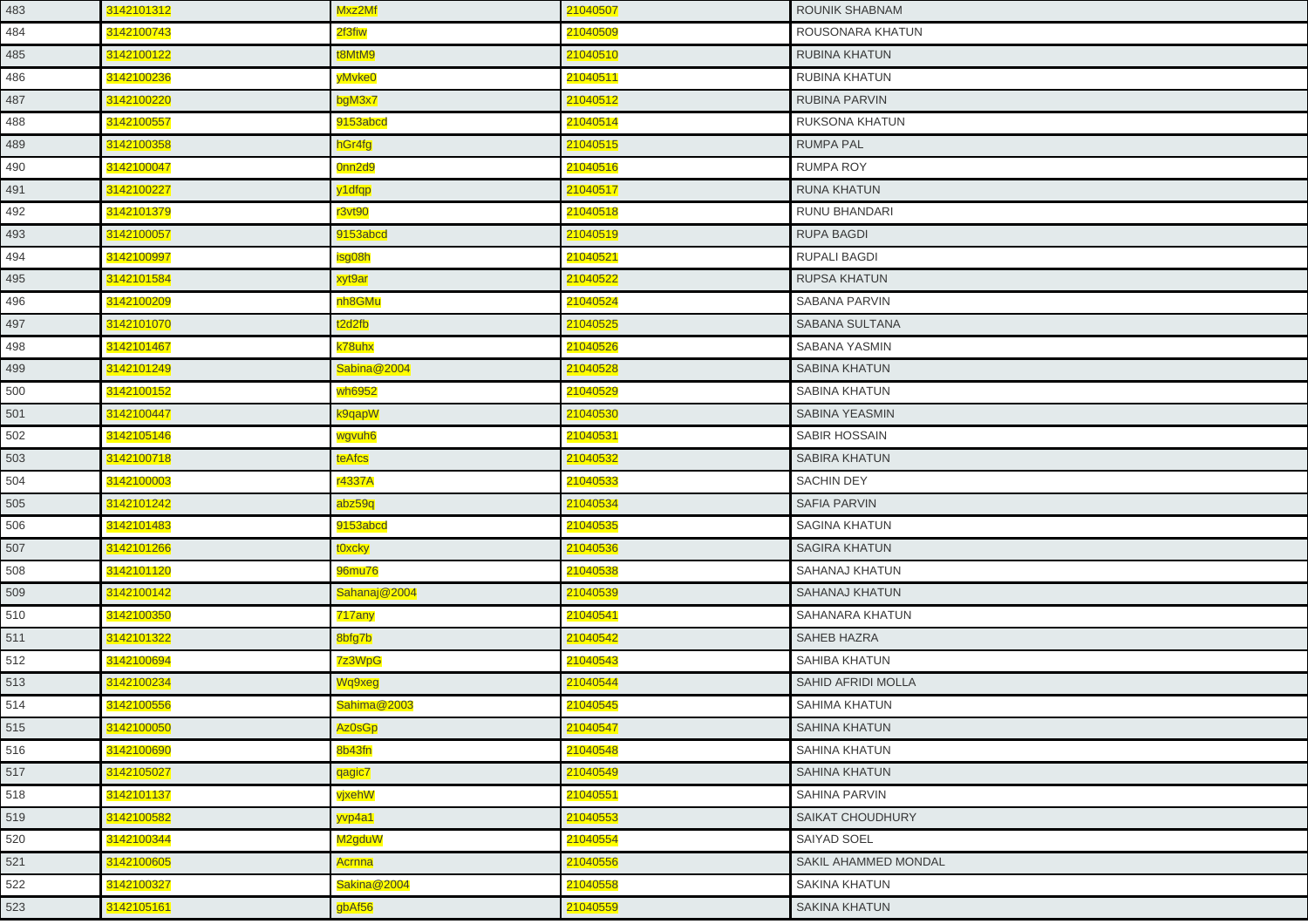| 524 | 3142101320 | grwxsx             | 21040560 | <b>SAKLIN MOSTAK</b>    |
|-----|------------|--------------------|----------|-------------------------|
| 525 | 3142101131 | 68rz4w             | 21040561 | <b>SAKLIN MUSTAK</b>    |
| 526 | 3142100679 | kGfkWk             | 21040562 | SALEHA KHATUN           |
| 527 | 3142100604 | u8Amti             | 21040563 | <b>SALEHA KHATUN</b>    |
| 528 | 3142100112 | qh9kMs             | 21040564 | <b>SALIMA KHATUN</b>    |
| 529 | 3142100791 | t2byxa             | 21040565 | <b>SALIMA KHATUN</b>    |
| 530 | 3142100298 | ndys0c             | 21040566 | <b>SALMA KHATUN</b>     |
| 531 | 3142100339 | hq58qp             | 21040567 | <b>SALMA KHATUN</b>     |
| 532 | 3142101196 | d48e3j             | 21040568 | <b>SAMAR MALAKAR</b>    |
| 533 | 3142100662 | 35dsmi             | 21040570 | <b>SAMIMA KHATUN</b>    |
| 534 | 3142101229 | Samima@2004        | 21040571 | <b>SAMIMA KHATUN</b>    |
| 535 | 3142100965 | 2k532w             | 21040573 | <b>SAMIMA KHATUN</b>    |
| 536 | 3142100524 | $d$ $3250$         | 21040574 | <b>SAMIMA KHATUN</b>    |
| 537 | 3142101285 | cxguAM             | 21040576 | SAMIMA YEASMIN          |
| 538 | 3142100078 | 8AnwGi             | 21040579 | <b>SAMIR GHOSH</b>      |
| 539 | 3142100790 | aAqjfh             | 21040581 | <b>SAMSUDDIN MONDAL</b> |
| 540 | 3142100271 | <b>WWnanw</b>      | 21040583 | <b>SANATAN BISWAS</b>   |
| 541 | 3142105082 | jx1fu6             | 21040584 | <b>SANCHITA GHOSH</b>   |
| 542 | 3142100960 | Sandip@1           | 21040586 | SANDIP BAURI            |
| 543 | 3142100601 | u7jAd5             | 21040588 | <b>SANDIP METE</b>      |
| 544 | 3142105011 | sandip@2004        | 21040589 | SANDIP MONDAL           |
| 545 | 3142100104 | sandipsathi        | 21040590 | SANDIP ROY              |
| 546 | 3142100976 | 6rpzcm             | 21040591 | SANGITA GHOSH           |
| 547 | 3142105156 | <b>csbcen</b>      | 21040592 | <b>SANIRUL HAQUE</b>    |
| 548 | 3142101106 | GGgyGi             | 21040593 | <b>SANJOY MONDAL</b>    |
| 549 | 3142100245 | mncG91             | 21040594 | SANTANA SOREN           |
| 550 | 3142100231 | 63wnMw             | 21040595 | SANTANA TUDU            |
| 551 | 3142100905 | r20aj7             | 21040596 | <b>SANTOSH MADDI</b>    |
| 552 | 3142100699 | k7hhaq             | 21040597 | <b>SANTU MONDAL</b>     |
| 553 | 3142100684 | <b>58i745</b>      | 21040598 | <b>SARADA METE</b>      |
| 554 | 3142100456 | yn1GAW             | 21040601 | SARFUNNESHA KHATUN      |
| 555 | 3142100505 | w0nx6q             | 21040602 | SARIFUNNESHA KHATUN     |
| 556 | 3142105050 | jzwd3c             | 21040603 | SARIKA KHATUN           |
| 557 | 3142105054 | 5hi21h             | 21040604 | <b>SATHI ADHIKARY</b>   |
| 558 | 3142101514 | 5722dc             | 21040605 | <b>SATHI BHANDARI</b>   |
| 559 | 3142100850 | fewzwt             | 21040607 | <b>SATHI MONDAL</b>     |
| 560 | 3142100631 | Hansra123##        | 21040608 | <b>SATHI RAY</b>        |
| 561 | 3142105159 | iA6cGd             | 21040609 | <b>SATHI SIKDAR</b>     |
| 562 | 3142100991 | Grvcnt             | 21040611 | SAYANTA MONDAL          |
| 563 | 3142100124 | sreiig             | 21040612 | <b>SAYED HASIBUDDIN</b> |
| 564 | 3142105094 | 2 <sub>kw4xx</sub> | 21040613 | <b>SAYED JASIMUDDIN</b> |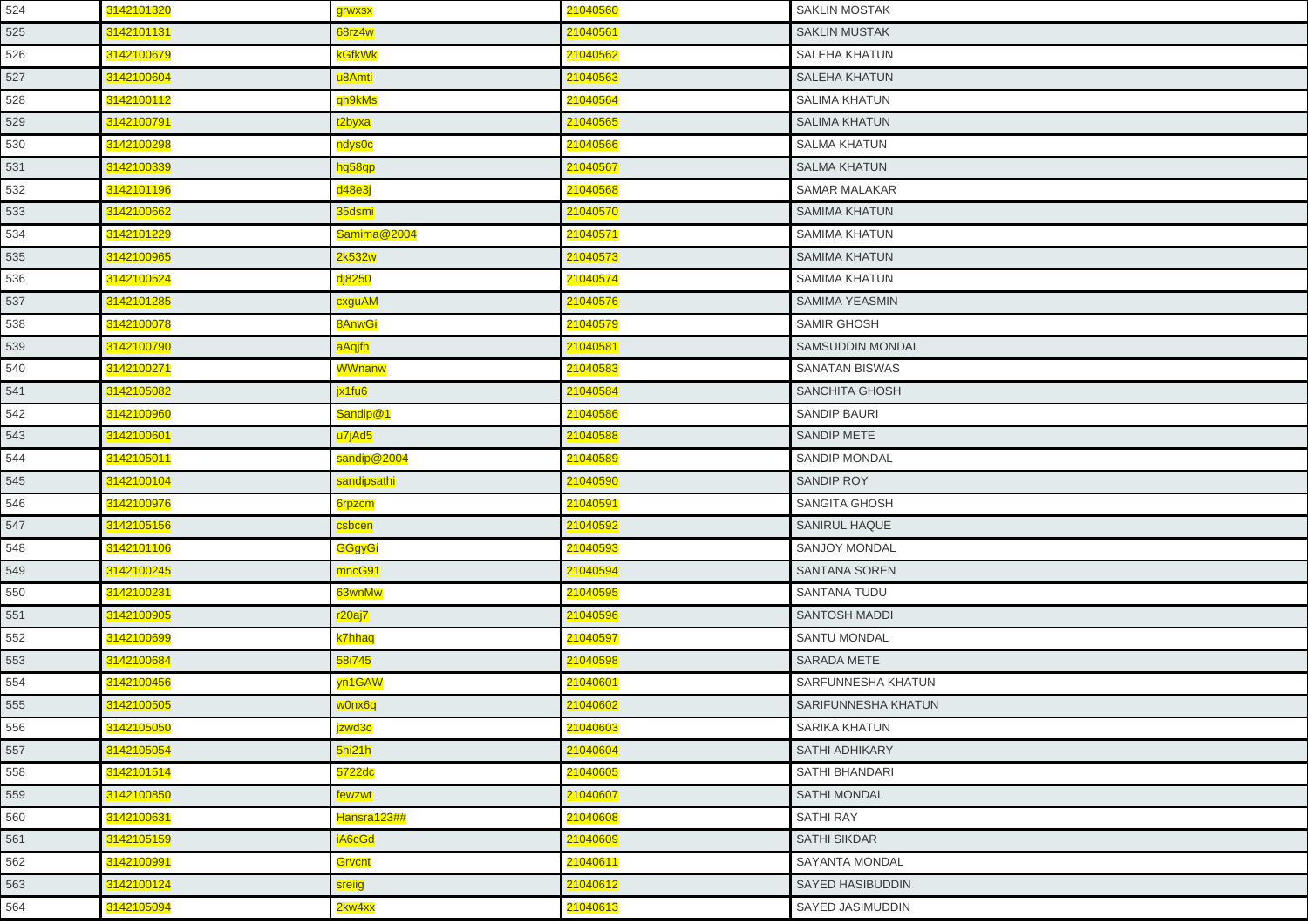| 3142100278 | Sayed@            | 21040614        | <b>SAYED MOSTAK HOSSEN</b> |
|------------|-------------------|-----------------|----------------------------|
| 3142105035 | rafijul12         | 21040615        | <b>SEKH RAFIJUL</b>        |
| 3142100295 | 6jzsht            | 21040616        | <b>SELIM MONDAL</b>        |
| 3142100502 | gbra93            | 21040617        | <b>SERINA KHATUN</b>       |
| 3142105029 | 3zGvgu            | 21040618        | <b>SERINA KHATUN</b>       |
| 3142100597 | cWv8v9            | 21040619        | <b>SHAIBAL SARKAR</b>      |
| 3142100817 | fb3avg            | 21040620        | <b>SHAKINA KHATUN</b>      |
| 3142101138 | p9jejg            | 21040621        | SHAKUNTALA HAZRA           |
| 3142101400 | 60deMA            | 21040622        | <b>SHARMITA MONDAL</b>     |
| 3142100157 | 1bGm3e            | 21040623        | <b>SHEFALI TUDU</b>        |
| 3142100420 | Mvh3wv            | 21040624        | SHEKHAR MONDAL             |
| 3142100885 | 3du3gd            | 21040626        | <b>SHILPI KISKU</b>        |
| 3142100042 | 6pnz5e            | 21040627        | <b>SHIULI HALDAR</b>       |
| 3142100204 | 9ynqWk            | 21040629        | SHRABANI KARMAKAR          |
| 3142100043 | 4m9p66            | 21040630        | <b>SHRABONI METE</b>       |
| 3142101068 | xcmGri            | 21040632        | <b>SIMA TUDU</b>           |
| 3142101293 | Sattar02042003    | 21040635        | <b>SK ABDUL SATTAR</b>     |
| 3142100560 | hrphmy            | 21040637        | <b>SK AFTAB</b>            |
| 3142100528 | fu92fA            | 21040638        | <b>SK AHAMAD RAJA</b>      |
| 3142100243 | skainulbarik7264@ | 21040640        | <b>SK AINUL BARIK</b>      |
| 3142101351 | q87Mp9            | 21040641        | SK AL AMIN                 |
| 3142100261 | h94eit            | 21040642        | <b>SK ALAUDDIN</b>         |
| 3142105100 | Ali@2004          | 21040643        | <b>SK ALIBUL RAHAMAN</b>   |
| 3142100820 | g9Ghg9            | 21040644        | SK AMIN                    |
| 3142100612 | 8101736946        | 21040645        | <b>SK AMIRUL HAQUE</b>     |
| 3142100834 | 7i7Axa            | 21040647        | SK ANOWAR HOSSAIN          |
| 3142100288 | 3xpcA2            | 21040648        | SK ARFAN ALI               |
| 3142100594 | Adn9b5            | 21040649        | <b>SK AROJ</b>             |
| 3142100283 | <b>ASHRAFUL</b>   | 21040651        | <b>SK ASHRAFUL</b>         |
| 3142105038 | 6ddzsq            | 21040652        | <b>SK ASIF</b>             |
| 3142100328 | htkqyh            | 21040653        | <b>SK ASIK HOSSAIN</b>     |
| 3142100530 | 09M17g            | <u>21040654</u> | SK AYUB HOSSAIN            |
| 3142105120 | 3v3wt9            | 21040656        | <b>SK FEROJ</b>            |
| 3142100617 | draM2e            | 21040657        | SK FIRDOUS AHAMMED         |
| 3142101250 | dw94ge            | 21040659        | SK IMDADULLAH              |
| 3142100282 | 6zfnm0            | 21040661        | <b>SK IMRAN</b>            |
| 3142100275 | q97222            | 21040663        | <b>SK IMRAN ALI</b>        |
| 3142100251 | ijW1g2            | 21040664        | <b>SK ISMAIL</b>           |
| 3142101080 | cp69ub            | 21040666        | <b>SK ISRAFIL</b>          |
| 3142100145 | kqr1gn            | 21040667        | SK JAHIR HOSSAIN           |
| 3142105083 | ifmci9            | 21040668        | SK JAHIR UDDIN             |
|            |                   |                 |                            |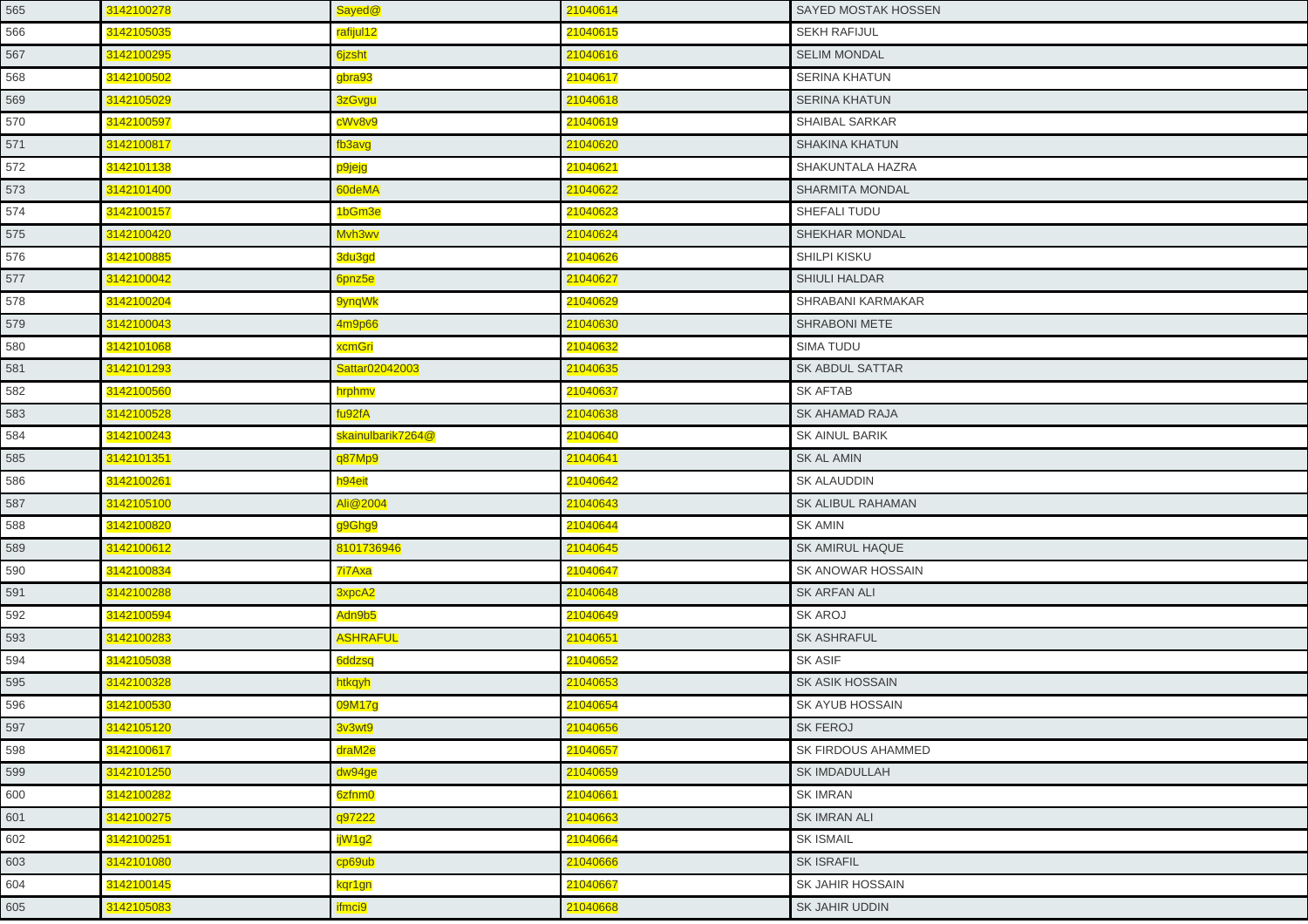| 606 | 3142105087 | <b>Rohit@2002</b> | 21040669 | <b>SK JAMIRUL</b>       |
|-----|------------|-------------------|----------|-------------------------|
| 607 | 3142101276 | 79MjvG            | 21040670 | <b>SK JASIM UDDIN</b>   |
| 608 | 3142105112 | 8h6b10            | 21040671 | <b>SK JASIM UDDIN</b>   |
| 609 | 3142100745 | b4j66d            | 21040672 | <b>SK JASIMUDDIN</b>    |
| 610 | 3142101541 | dyMs95            | 21040673 | SK JULFIKAR RAHAMAN     |
| 611 | 3142100759 | rGdv0m            | 21040674 | <b>SK JULFIKKAR</b>     |
| 612 | 3142105168 | Kamrul@1999       | 21040675 | <b>SK KAMRUL</b>        |
| 613 | 3142101153 | <b>3rbMqs</b>     | 21040676 | <b>SK KASEM ALI</b>     |
| 614 | 3142100459 | kitabul@2003      | 21040677 | <b>SK KITABUL</b>       |
| 615 | 3142100538 | xxuk2f            | 21040678 | SK KORBAN ALI           |
| 616 | 3142100519 | Majed@2004        | 21040680 | SK MAJED ALI            |
| 617 | 3142101477 | ktdhAq            | 21040682 | <b>SK MAMTAJUL</b>      |
| 618 | 3142100907 | Masi9880@         | 21040683 | SK MASIHUR RAHAMAN      |
| 619 | 3142101416 | xvgs71            | 21040684 | <b>SK MIJANUR</b>       |
| 620 | 3142101114 | 1c6ww4            | 21040685 | <b>SK MILAN</b>         |
| 621 | 3142101122 | 8hbnsi            | 21040687 | <b>SK MOBARAK</b>       |
| 622 | 3142100285 | s22q5f            | 21040688 | <b>SK MOFIJUL</b>       |
| 623 | 3142100589 | q8ufvw            | 21040689 | <b>SK MOFIJUL HAQUE</b> |
| 624 | 3142100873 | Mohammad@2003     | 21040690 | <b>SK MOHAMMAD ALI</b>  |
| 625 | 3142100258 | rdifM2            | 21040691 | SK MOHAMMAD ISHA        |
| 626 | 3142105084 | 12345678          | 21040692 | <b>SK MOHIUDDIN</b>     |
| 627 | 3142105007 | 44b146            | 21040693 | <b>SK MONTU</b>         |
| 628 | 3142100219 | xGiwf1            | 21040694 | <b>SK MOSARAF</b>       |
| 629 | 3142100938 | <b>rk</b> Ogii    | 21040696 | SK MOSARAF HOSSAIN      |
| 630 | 3142100481 | 6295lucky         | 21040697 | <b>SK MOSTAFA</b>       |
| 631 | 3142105091 | <b>7pwyAm</b>     | 21040698 | <b>SK MUNNA MONDAL</b>  |
| 632 | 3142101263 | uw44M5            | 21040702 | SK NABAB JAN            |
| 633 | 3142100650 | jkfwik            | 21040703 | <b>SK NAIMUL</b>        |
| 634 | 3142105122 | eM8red            | 21040704 | SK NAJIR HOSSAIN        |
| 635 | 3142105089 | c5ckAa            | 21040705 | <b>SK NASIM</b>         |
| 636 | 3142105143 | 5Aej3a            | 21040706 | SK NASIMUDDIN           |
| 637 | 3142100660 | 2smi5r            | 21040708 | <b>SK NAZIMUDDIN</b>    |
| 638 | 3142100812 | <b>NAZMUL@</b>    | 21040709 | <b>SK NAZMUL</b>        |
| 639 | 3142100168 | jyA9gj            | 21040710 | SK NOOR MAHAMMAD        |
| 640 | 3142101423 | hayAur            | 21040711 | <b>SK OLIULLAH</b>      |
| 641 | 3142100647 | gna6Ga            | 21040713 | <b>SK RABIUL</b>        |
| 642 | 3142100198 | 1Mehhh            | 21040714 | <b>SK RABIUL</b>        |
| 643 | 3142105079 | <b>s3w4A8</b>     | 21040716 | <b>SK RAHIT</b>         |
| 644 | 3142100178 | dWfycf            | 21040717 | <b>SK RAJIBUL</b>       |
| 645 | 3142105093 | c3ub19            | 21040719 | <b>SK RAJIBUL</b>       |
| 646 | 3142100255 | 1tsh50            | 21040720 | <b>SK RAJMAN</b>        |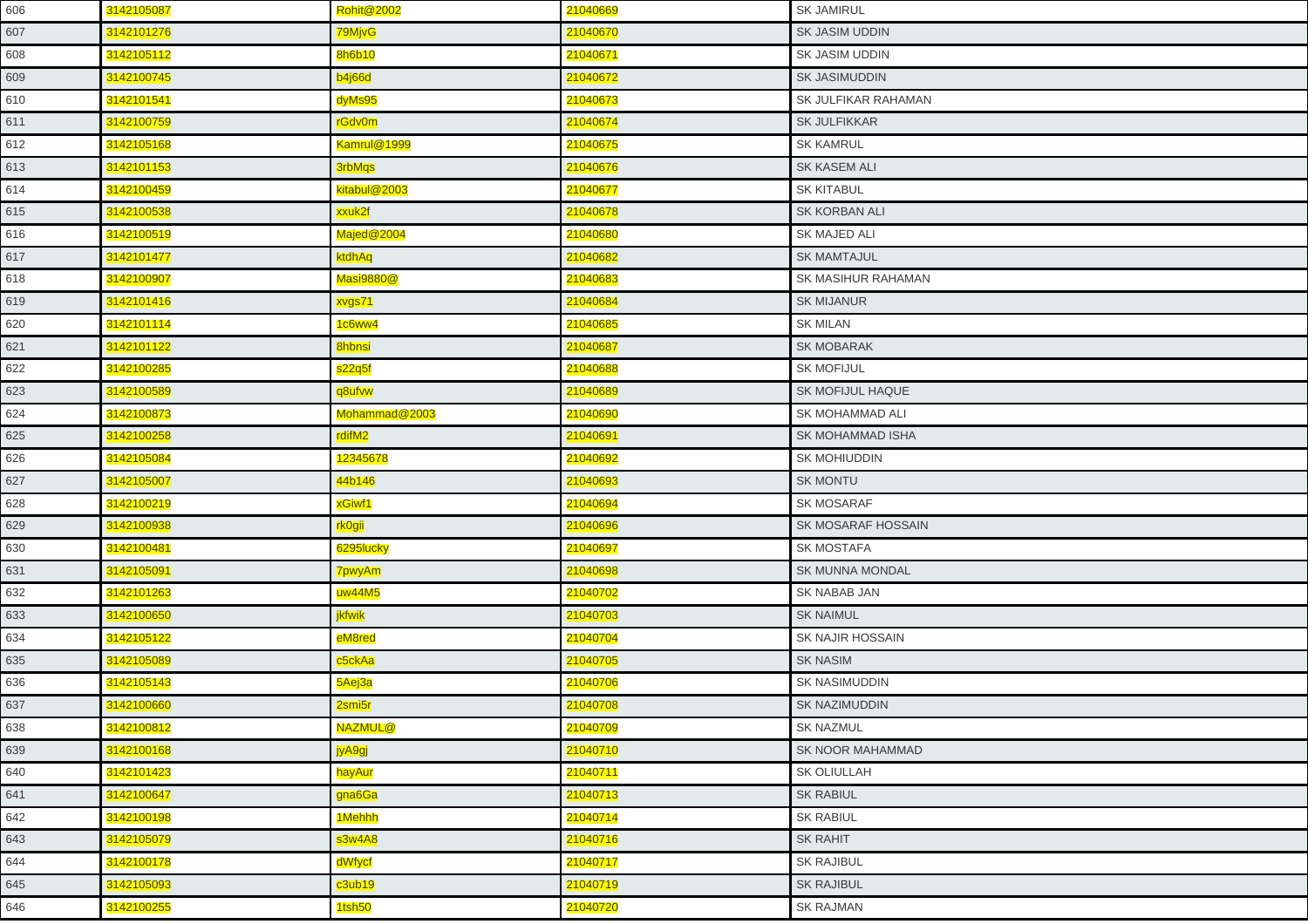| 647 | 3142105119 | r <sub>OMkrn</sub>  | 21040722 | <b>SK RASIDUL</b>      |
|-----|------------|---------------------|----------|------------------------|
| 648 | 3142105022 | <u>nnnifi</u>       | 21040723 | SK REJAUL MONDAL       |
| 649 | 3142100840 | bucngm              | 21040724 | <b>SK RUHUL AMIN</b>   |
| 650 | 3142100143 | AmgWv3              | 21040726 | <b>SK SABIR</b>        |
| 651 | 3142101393 | w9759a              | 21040728 | <b>SK SAFI AKTHER</b>  |
| 652 | 3142101109 | Riju@1234           | 21040729 | SK SAHABUDDIN          |
| 653 | 3142100229 | SOFlur@1122         | 21040730 | <b>SK SAHINUL</b>      |
| 654 | 3142100013 | 00pedk              | 21040732 | <b>SK SAIF</b>         |
| 655 | 3142100470 | 1kv3AG              | 21040733 | <b>SK SAKLIN</b>       |
| 656 | 3142100279 | ueda42              | 21040734 | SK SALAUDDIN           |
| 657 | 3142105132 | jcwtig              | 21040735 | <b>SK SALAUDDIN</b>    |
| 658 | 3142101057 | dWbsga              | 21040736 | <b>SK SALMAN KARIM</b> |
| 659 | 3142100284 | samim@2003          | 21040737 | <b>SK SAMIM AKTAR</b>  |
| 660 | 3142100310 | ws2n7y              | 21040738 | SK SAMIM AKTAR         |
| 661 | 3142100256 | ikG5d4              | 21040739 | <b>SK SAMSUDDIN</b>    |
| 662 | 3142100118 | egcj25              | 21040740 | SK SIDDIQULLAH         |
| 663 | 3142101579 | 0Wx3rw              | 21040741 | <b>SK SOHAIL</b>       |
| 664 | 3142100001 | Sohel <sub>21</sub> | 21040742 | <b>SK SOHEL</b>        |
| 665 | 3142100266 | qenmh <sub>6</sub>  | 21040743 | <b>SK SOHEL</b>        |
| 666 | 3142100843 | dcWfGk              | 21040744 | <b>SK SOHEL</b>        |
| 667 | 3142105045 | kiam2u              | 21040748 | <b>SK WASIM AKRAM</b>  |
| 668 | 3142101436 | vpksmG              | 21040749 | <b>SK YEASIN</b>       |
| 669 | 3142100986 | 87it2k              | 21040750 | SOHEL AKHTAR           |
| 670 | 3142101326 | dauxay              | 21040751 | SOLEMAN MOLLA          |
| 671 | 3142100176 | 9aAeMw              | 21040752 | <b>SOMA DUTTA</b>      |
| 672 | 3142100603 | knvfzq              | 21040753 | <b>SOMA MAHANTA</b>    |
| 673 | 3142100422 | ft0uzd              | 21040754 | SOMA METE              |
| 674 | 3142100633 | Hansra123##         | 21040755 | <b>SOMA PAL</b>        |
| 675 | 3142100435 | pq5a00              | 21040757 | SOMNATH GARAIN         |
| 676 | 3142100056 | Sh818232            | 21040759 | SOMNATH HEMRAM         |
| 677 | 3142101332 | fckty5              | 21040760 | SOMNATH SOREN          |
| 678 | 3142100196 | ieuwdp              | 21040761 | <b>SONA BAGDI</b>      |
| 679 | 3142101269 | f22rc0              | 21040762 | <b>SONAL SK</b>        |
| 680 | 3142100316 | 5prasg              | 21040763 | SONALI ROY             |
| 681 | 3142100570 | W8p7de              | 21040764 | <b>SONALI RUIDAS</b>   |
| 682 | 3142105068 | sp7iqx              | 21040765 | <b>SONAMANI METE</b>   |
| 683 | 3142100705 | auxric              | 21040766 | SONIYA KHATUN          |
| 684 | 3142100029 | <b>fhmmnk</b>       | 21040769 | SOUVIK ROY             |
| 685 | 3142105125 | p9sb7a              | 21040770 | SOYEB AKHTAR           |
| 686 | 3142100170 | y5tuwz              | 21040771 | SOYEB AKTAR MOLLA      |
| 687 | 3142101110 | Gudia342            | 21040772 | <b>STENCILA HEMRAM</b> |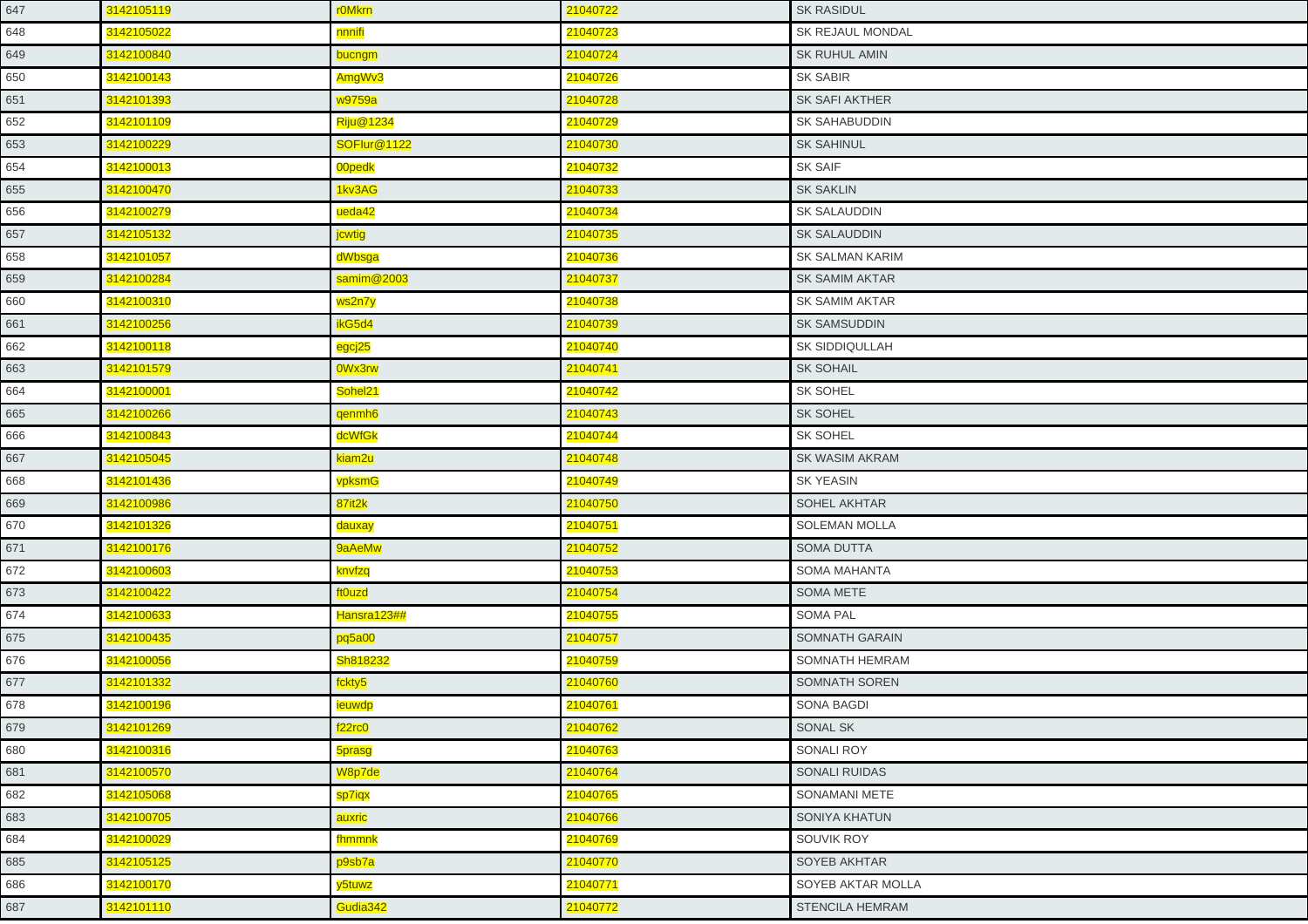| 688 | 3142101224 | tjeh89              | 21040773 | <b>SUBAL METE</b>         |
|-----|------------|---------------------|----------|---------------------------|
| 689 | 3142105051 | wrz8zy              | 21040774 | <b>SUBHAJIT THANDAR</b>   |
| 690 | 3142100952 | <mark>zAasyw</mark> | 21040775 | SUBHANKAR BALA            |
| 691 | 3142100035 | cvgnvp              | 21040776 | <b>SUBHASRI METE</b>      |
| 692 | 3142101052 | u <sub>2vhs1</sub>  | 21040777 | SUBHOJYOTI GHOSH          |
| 693 | 3142101088 | 1mzwkA              | 21040778 | <b>SUBRATA BAGDI</b>      |
| 694 | 3142100268 | xW2nWn              | 21040779 | <b>SUBRATA GHOSH</b>      |
| 695 | 3142100858 | x2k8x2              | 21040780 | <b>SUCHITRA METE</b>      |
| 696 | 3142101093 | 8dAgps              | 21040781 | <b>SUDHAMOY BAGDI</b>     |
| 697 | 3142100958 | zbh8MW              | 21040782 | <b>SUDIP KONRA</b>        |
| 698 | 3142100296 | <mark>dyrv5j</mark> | 21040784 | <b>SUFIA MUSTAFA</b>      |
| 699 | 3142100113 | Sufiya@2002         | 21040785 | <b>SUFIYA KHATUN</b>      |
| 700 | 3142105012 | $0$ v1 $c$ ez       | 21040786 | <b>SUFIYA MONDAL</b>      |
| 701 | 3142101183 | a9dzMd              | 21040787 | SUHINA PARVIN KHATUN      |
| 702 | 3142101024 | 3exG8G              | 21040788 | <b>SUJATA ANKURE</b>      |
| 703 | 3142101429 | wvq0yd              | 21040789 | <b>SUJAY METE</b>         |
| 704 | 3142101469 | sy8c3W              | 21040790 | <b>SUJIT HAZRA</b>        |
| 705 | 3142100860 | bkjWis              | 21040791 | <b>SUJOY BAGDI</b>        |
| 706 | 3142105070 | <b>WcnsW0</b>       | 21040793 | <b>SUJOY ROY</b>          |
| 707 | 3142101339 | Awemvd              | 21040794 | <b>SUKANTA DHIBAR</b>     |
| 708 | 3142100591 | t5q7ja              | 21040795 | <b>SUKLA ADHIKARI</b>     |
| 709 | 3142101090 | 4Gu6k1              | 21040797 | <b>SULEKHA MAJI</b>       |
| 710 | 3142100172 | nxcqzW              | 21040798 | <b>SUMAIYA ARIF</b>       |
| 711 | 3142100128 | u4uis1              | 21040799 | <b>SUMAN BAURI</b>        |
| 712 | 3142100509 | t6qbyu              | 21040800 | <b>SUMAN HAZRA</b>        |
| 713 | 3142101268 | pk7bdn              | 21040801 | <b>SUMAN KISKU</b>        |
| 714 | 3142101007 | <u>ii9auv</u>       | 21040802 | <b>SUMAN LOHAR</b>        |
| 715 | 3142100116 | uymzf <sub>6</sub>  | 21040803 | <b>SUMAN RAKSHIT</b>      |
| 716 | 3142100233 | 47px8p              | 21040804 | <b>SUMITA SOREN</b>       |
| 717 | 3142100445 | xnyp6a              | 21040805 | <b>SUMITRA HEMRAM</b>     |
| 718 | 3142105124 | ysMAqm              | 21040809 | SUNDARI HANSDA            |
| 719 | 3142101447 | 7v <sub>2bgg</sub>  | 21040811 | <b>SURABHI KORA</b>       |
| 720 | 3142100476 | 2kcisf              | 21040813 | <b>SURAJIT DOM</b>        |
| 721 | 3142101407 | z0Gkz0              | 21040814 | SUREYA KHATUN             |
| 722 | 3142101426 | bhrn3s              | 21040817 | <b>SUREYA KHATUN</b>      |
| 723 | 3142100442 | e0Mmm7              | 21040818 | <b>SURIYA KHATUN</b>      |
| 724 | 3142101175 | Opt0jc              | 21040819 | <b>SUSMITA HAZRA</b>      |
| 725 | 3142101274 | gri85M              | 21040820 | <b>SWASTIKA BAGDI</b>     |
| 726 | 3142100586 | 3bst00              | 21040821 | <b>SYED MIRAJUL HOQUE</b> |
| 727 | 3142100940 | hqbbaa              | 21040822 | <b>TABASSUM RIZWANA</b>   |
| 728 | 3142100566 | fr969y              | 21040823 | <b>TABU KHATUN</b>        |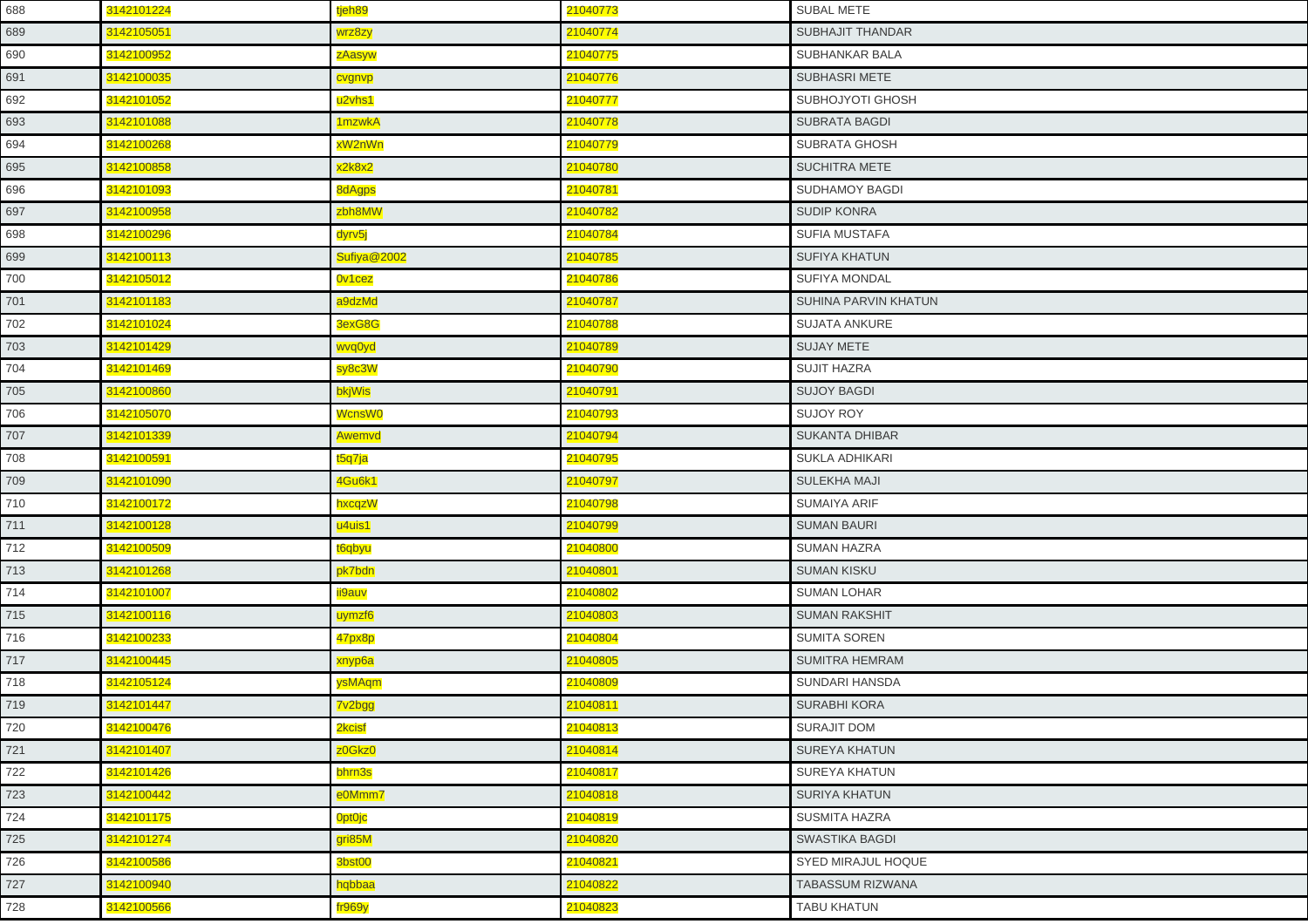| 729 | 3142100322 | 5qsnrn        | 21040826 | <b>TAHAMINA KHATUN</b>    |
|-----|------------|---------------|----------|---------------------------|
| 730 | 3142101213 | yzfhh9        | 21040827 | <b>TAHERA KHATUN</b>      |
| 731 | 3142101444 | 66c5ra        | 21040829 | <b>TAJMIRA KHATUN</b>     |
| 732 | 3142100543 | y6ve4j        | 21040830 | TAMANNA SULTANA           |
| 733 | 3142105072 | 983g2p        | 21040832 | <b>TANMAY MALLICK</b>     |
| 734 | 3142100401 | G2jq45        | 21040833 | <b>TANMAYEE HAZRA</b>     |
| 735 | 3142100416 | Tg@12345      | 21040834 | <b>TANMOY GUPTA</b>       |
| 736 | 3142105063 | sg6uyu        | 21040836 | <b>TANUSHRI METE</b>      |
| 737 | 3142100792 | <b>Ohysjx</b> | 21040837 | <b>TAPAS BAGDI</b>        |
| 738 | 3142100241 | taskin1234    | 21040838 | <b>TASKIN NISA KHATUN</b> |
| 739 | 3142100169 | t1m6d3        | 21040839 | <b>TASLIMA KHATUN</b>     |
| 740 | 3142100332 | 5j99bn        | 21040840 | <b>TASLIMA KHATUN</b>     |
| 741 | 3142100574 | qpifzb        | 21040841 | <b>TASLIMA YEASMIN</b>    |
| 742 | 3142100572 | tauhid731214  | 21040842 | TAUHID RAHAMAN            |
| 743 | 3142100583 | Rahaman@123   | 21040843 | <b>TAYABUR RAHAMAN</b>    |
| 744 | 3142100533 | Amd40z        | 21040844 | <b>TIYA BAGDI</b>         |
| 745 | 3142100758 | <b>Msvviu</b> | 21040845 | <b>TIYA SAHA</b>          |
| 746 | 3142100335 | cMscuW        | 21040847 | TUHINA KHATUN             |
| 747 | 3142100709 | 4q8ypG        | 21040849 | <b>TUHINA KHATUN</b>      |
| 748 | 3142100237 | Tuhina@2004   | 21040850 | TUHINA KHATUN             |
| 749 | 3142100949 | f6Gcvc        | 21040852 | <b>TUSHAR SIKDAR</b>      |
| 750 | 3142105081 | 27p5x9        | 21040853 | TUSHAR MAJUMDAR           |
| 751 | 3142100141 | y89W85        | 21040854 | <b>UDAY HAZRA</b>         |
| 752 | 3142100009 | scbMtc        | 21040855 | <b>UDAY RAM</b>           |
| 753 | 3142105074 | qWmM5s        | 21040856 | <b>UJJWAL GHOSH</b>       |
| 754 | 3142105016 | 3y3h6M        | 21040857 | ULFATARA KHATUN           |
| 755 | 3142100242 | xbfky0        | 21040858 | <b>UMMA KULSUM</b>        |
| 756 | 3142105162 | 2dwdin        | 21040859 | UMMEHABIBA KHATUN         |
| 757 | 3142100026 | 2k3a14        | 21040860 | <b>USHA GHOSH</b>         |
| 758 | 3142100614 | ky4ukG        | 21040861 | <b>WASHIMA KHATUN</b>     |
| 759 | 3142105071 | z5qhrq        | 21040862 | <b>WASIM AKRAM</b>        |
| 760 | 3142101117 | cvsc1W        | 21040863 | <b>WASIMA KHATUN</b>      |
| 761 | 3142100098 | Yk123456@     | 21040865 | YASMINA KHATUN            |
| 762 | 3142101476 | gmvc9y        | 21040866 | YEASMIN HASMI             |
| 763 | 3142101281 | 4buka2        | 21040869 | <b>ZINATUNNESA KHATUN</b> |
| 764 | 3142101446 | ds9w65        | 21040870 | <b>ZULFIKKAR MONDAL</b>   |
| 765 | 3142100751 | jay12345@     | 21040871 | <b>JAYANTA BISWAS</b>     |
| 766 | 3142107015 | iis0ez        | 21040872 | SANJIB BHATTACHARJEE      |
| 767 | 3142122014 | 1W6y3q        | 21040873 | <b>BISHAL SAHANA</b>      |
| 768 | 3142122005 | 6ukkmW        | 21040874 | <b>SK SHAHAJAN</b>        |
| 769 | 3142107009 | Wbg17e        | 21040875 | <b>DEBRAJ RUIDAS</b>      |